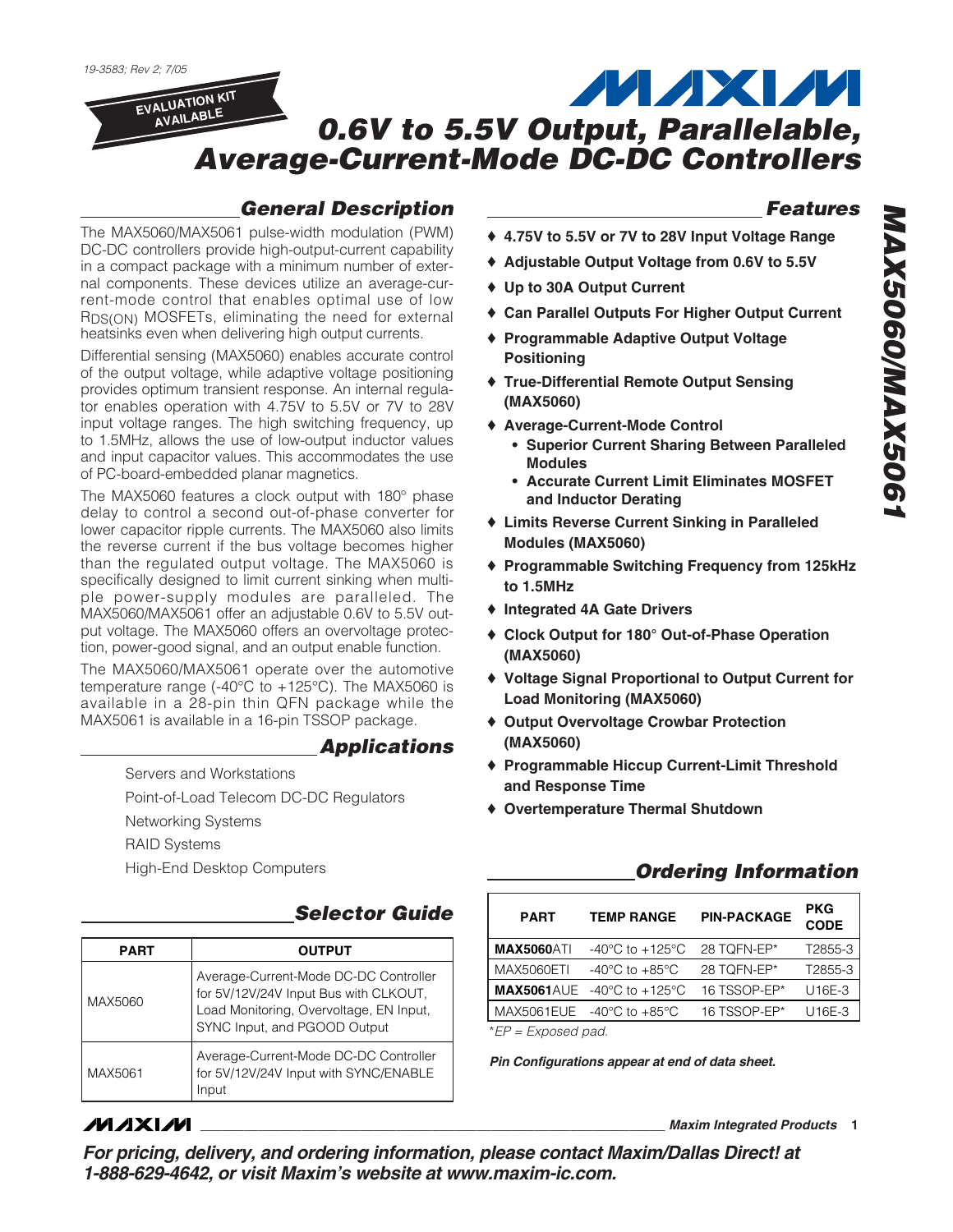## **ABSOLUTE MAXIMUM RATINGS**

| Continuous Power Dissipation ( $T_A = +70^{\circ}C$ ) |  |
|-------------------------------------------------------|--|
| 16-Pin TSSOP (derate 21.3mW/°C above +70°C)* 1702mW   |  |
| 28-Pin TQFN (derate 34.5mW/°C above +70°C)*2758mW     |  |
| Operating Temperature Range                           |  |
| MAX5060A and MAX5061A 40°C to +125°C                  |  |
| MAX5060E and MAX5061E $\ldots$ 40°C to +85°C          |  |
|                                                       |  |
| Storage Temperature Range -60°C to +150°C             |  |
| Lead Temperature (soldering, 10s) +300°C              |  |
|                                                       |  |

\**Per JEDEC 51 standard.*

*Stresses beyond those listed under "Absolute Maximum Ratings" may cause permanent damage to the device. These are stress ratings only, and functional operation of the device at these or any other conditions beyond those indicated in the operational sections of the specifications is not implied. Exposure to absolute maximum rating conditions for extended periods may affect device reliability.*

## **ELECTRICAL CHARACTERISTICS**

(V<sub>CC</sub> = 5V, V<sub>DD</sub> = V<sub>CC</sub> (MAX5060 only), T<sub>A</sub> = T<sub>J</sub> = T<sub>MIN</sub> to T<sub>MAX</sub>, unless otherwise noted. Typical specifications are at T<sub>A</sub> = +25°C.) (Note 1)

| <b>PARAMETER</b>                                          | <b>SYMBOL</b>                                            | <b>CONDITIONS</b>                                               | <b>MIN</b>     | <b>TYP</b> | <b>MAX</b> | <b>UNITS</b>    |  |
|-----------------------------------------------------------|----------------------------------------------------------|-----------------------------------------------------------------|----------------|------------|------------|-----------------|--|
| <b>SYSTEM SPECIFICATIONS</b>                              |                                                          |                                                                 |                |            |            |                 |  |
|                                                           |                                                          |                                                                 | $\overline{7}$ |            | 28         |                 |  |
| Input Voltage Range                                       | <b>V<sub>IN</sub></b>                                    | Short IN and V <sub>CC</sub> together for 5V input<br>operation | 4.75           |            | 5.50       | $\vee$          |  |
| Quiescent Supply Current                                  | lQ                                                       | $EN = V_{CC}$ or SGND, not switching                            |                | 2.7        | 5.5        | mA              |  |
| Efficiency                                                | $I_{LOAD}$ = 20A, $V_{IN}$ = 12V, $V_{OUIT}$ = 3.3V<br>η |                                                                 |                |            |            |                 |  |
| <b>OUTPUT VOLTAGE</b>                                     |                                                          |                                                                 |                |            |            |                 |  |
| SENSE+ to SENSE- Accuracy<br>(MAX5060) (Note 2)           |                                                          | No load, $V_{CC} = 4.75V$ to 5.5V,<br>$f_{SW} = 500kHz$         | 0.594          | 0.6        | 0.606      | $\vee$          |  |
|                                                           |                                                          | No load, $V_{IN} = 7V$ to 28V, fsw = 500kHz                     | 0.594          | 0.6        | 0.606      |                 |  |
| Soft-Start Time                                           | tss                                                      |                                                                 |                | 1024       |            | Clock<br>Cycles |  |
| <b>EAN Reference Voltage</b>                              | <b>VREF</b>                                              | No load, $V_{CC} = 4.75V$ to 5.5V,<br>no switching              | 0.591          | 0.6        | 0.606      | $\vee$          |  |
| (MAX5061)                                                 |                                                          | No load, $V_{IN} = 7V$ to 28V, no switching                     | 0.591          | 0.6        | 0.606      |                 |  |
| <b>STARTUP/INTERNAL REGULATOR</b>                         |                                                          |                                                                 |                |            |            |                 |  |
| V <sub>CC</sub> Undervoltage Lockout                      | <b>UVLO</b>                                              | V <sub>CC</sub> rising                                          | 4.1            | 4.3        | 4.5        | $\vee$          |  |
| V <sub>CC</sub> Undervoltage Lockout<br><b>Hysteresis</b> |                                                          |                                                                 |                | 200        |            | mV              |  |
| V <sub>CC</sub> Output Voltage                            |                                                          | $V_{IN}$ = 7V to 28V, $I_{SOURCE}$ = 0 to 60mA                  | 4.85           | 5.1        | 5.30       | V               |  |
| <b>MOSFET DRIVERS</b>                                     |                                                          |                                                                 |                |            |            |                 |  |
| Output-Driver Impedance                                   | RON                                                      | Low or high output,<br><b>ISOURCE/SINK = 20mA</b>               |                | 1.1        | 3          | Ω               |  |
| Output-Driver Source/Sink Current                         | I <sub>DH</sub> , I <sub>DL</sub>                        |                                                                 |                | 4          |            | A               |  |
| Nonoverlap Time                                           | t <sub>NO</sub>                                          | $CDH/DL = 5nF$                                                  |                | 35         |            | ns              |  |

**MAXIM**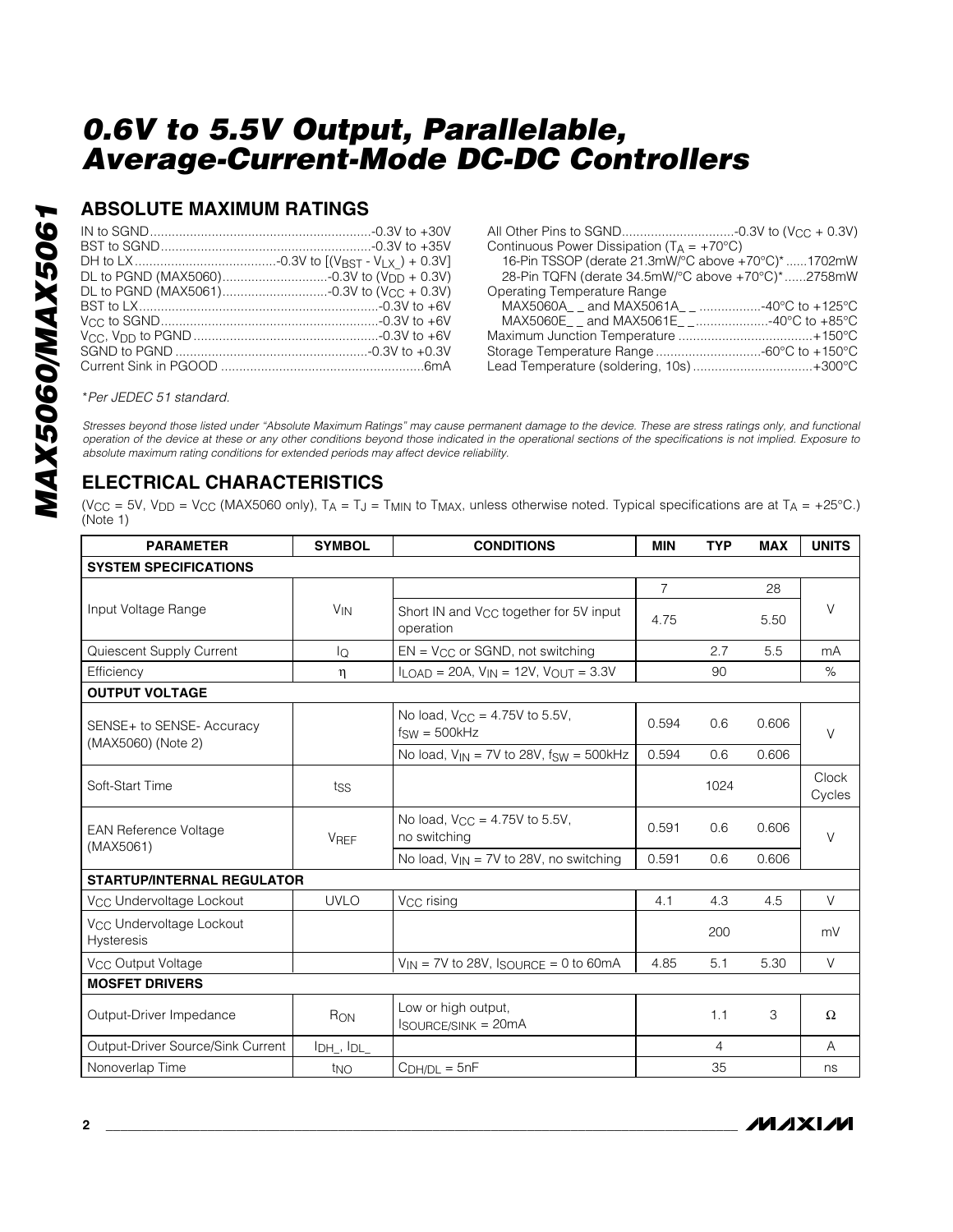## **ELECTRICAL CHARACTERISTICS (continued)**

(V<sub>CC</sub> = 5V, V<sub>DD</sub> = V<sub>CC</sub> (MAX5060 only), T<sub>A</sub> = T<sub>J</sub> = T<sub>MIN</sub> to T<sub>MAX</sub>, unless otherwise noted. Typical specifications are at T<sub>A</sub> = +25°C.) (Note 1)

| <b>PARAMETER</b>                            | <b>SYMBOL</b>         | <b>CONDITIONS</b>                                                    | <b>MIN</b> | <b>TYP</b>     | <b>MAX</b> | <b>UNITS</b> |
|---------------------------------------------|-----------------------|----------------------------------------------------------------------|------------|----------------|------------|--------------|
| <b>OSCILLATOR</b>                           |                       |                                                                      |            |                |            |              |
| Switching Frequency Range                   |                       |                                                                      | 125        |                | 1500       | kHz          |
|                                             |                       | $R_T = 500k\Omega$                                                   | 121        | 125            | 129        |              |
| Switching Frequency                         | fsw                   | $RT = 120k\Omega$                                                    | 495        | 521            | 547        | kHz          |
|                                             |                       | $R_T = 39.9k\Omega$                                                  | 1515       | 1620           | 1725       |              |
|                                             |                       | $120k\Omega \leq R_T \leq 500k\Omega$                                | $-5$       |                | $+5$       | $\%$         |
| Switching Frequency Accuracy                |                       | $40k\Omega \le R_T \le 120k\Omega$                                   | -8         |                | $+8$       |              |
| CLKOUT Phase Shift (MAX5060)                | <b><i>OCLKOUT</i></b> | $f_{SW} = 125kHz$                                                    |            | 180            |            | degrees      |
| <b>CLKOUT Output Low Level</b><br>(MAX5060) | <b>VCLKOUTL</b>       | $IsINK = 2mA$                                                        |            |                | 0.4        | $\vee$       |
| CLKOUT Output High Level<br>(MAX5060)       | <b>VCLKOUTH</b>       | $I_{\text{SOLIRCE}} = 2 \text{mA}$                                   | 4.5        |                |            | $\vee$       |
| SYNC Input-High Pulse Width                 | tsync                 | RT/SYNC (MAX5060), RT/SYNC/EN<br>(MAX5061)                           | 200        |                |            | ns           |
| SYNC Input Clock High Threshold             | <b>VSYNCH</b>         | RT/SYNC (MAX5060), RT/SYNC/EN<br>(MAX5061)                           | 2.0        |                |            | $\vee$       |
| SYNC Input Clock Low Threshold              | <b>VSYNCL</b>         | RT/SYNC (MAX5060), RT/SYNC/EN<br>(MAX5061)                           |            |                | 0.4        | $\vee$       |
| <b>SYNC Pullup Current</b>                  | ISYNC_OUT             | $V_{\text{RT/SYNC}} = 0V$ (MAX5060),<br>$VRT/SYNC/EN = OV (MAX5061)$ |            | 250            | 750        | μA           |
| <b>SYNC Power-Off Level</b>                 | VSYNC_OFF             |                                                                      |            |                | 0.4        | $\vee$       |
| <b>CURRENT LIMIT</b>                        |                       |                                                                      |            |                |            |              |
| Average Current-Limit Threshold             | $V_{CL}$              | CSP to CSN                                                           | 24.0       | 26.9           | 28.2       | mV           |
| Reverse Current-Limit Threshold             | <b>VCLR</b>           | CSP to CSN (MAX5060)                                                 | $-3.2$     | $-2.3$         | $-0.1$     | mV           |
| Cycle-by-Cycle Current Limit                |                       | CSP to CSN                                                           |            | 60             |            | mV           |
| Cycle-by-Cycle Overload<br>Response Time    |                       | $V_{\text{CSP}}$ to $V_{\text{CSN}} = 75$ mV                         |            | 260            |            | ns           |
| <b>Hiccup Divider Ratio</b>                 |                       | LIM to V <sub>CM</sub> , no switching                                | 0.547      | 0.558          | 0.565      | VN           |
| <b>Hiccup Reset Delay</b>                   |                       |                                                                      |            | 200            |            | ms           |
| <b>LIM Input Impedance</b>                  |                       | LIM to SGND                                                          |            | 55.9           |            | $k\Omega$    |
| <b>CURRENT-SENSE AMPLIFIER</b>              |                       |                                                                      |            |                |            |              |
| CSP to CSN Input Resistance                 | Rcs                   |                                                                      |            | $\overline{4}$ |            | $k\Omega$    |
| Common-Mode Range                           | VCMR(CS)              | $V_{IN}$ = 7V to 28V                                                 | $\Omega$   |                | 5.5        | V            |
| Input Offset Voltage                        | VOS(CS)               |                                                                      |            | 0.1            |            | mV           |
| Amplifier Gain                              | Av(CS)                |                                                                      |            | 34.5           |            | VN           |
| 3dB Bandwidth                               | $f_{3dB}$             |                                                                      |            | $\overline{4}$ |            | <b>MHz</b>   |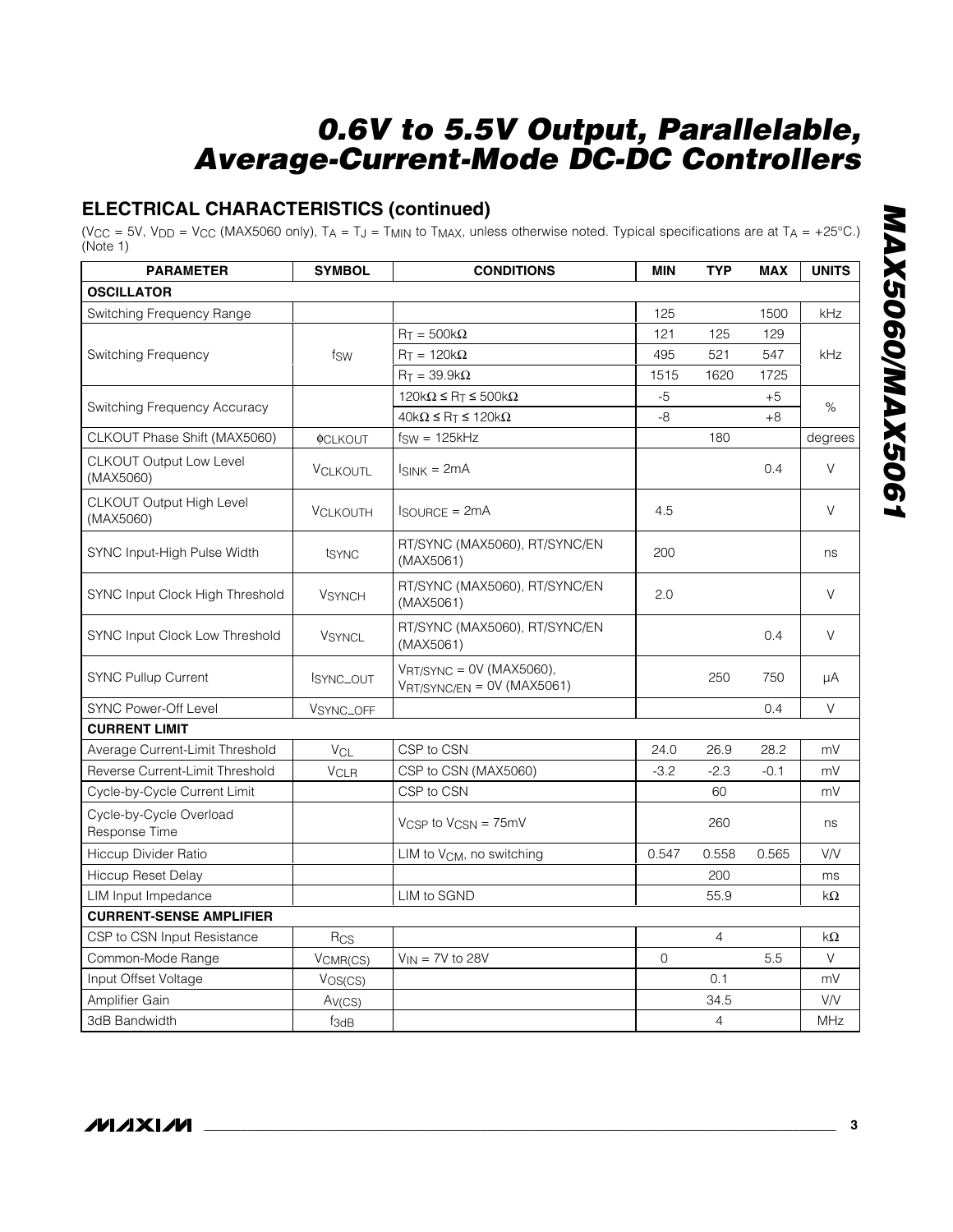## **ELECTRICAL CHARACTERISTICS (continued)**

(V<sub>CC</sub> = 5V, V<sub>DD</sub> = V<sub>CC</sub> (MAX5060 only),  $T_A = T_J = T_{MIN}$  to  $T_{MAX}$ , unless otherwise noted. Typical specifications are at  $T_A = +25^{\circ}$ C.) (Note 1)

| <b>PARAMETER</b>                                            | <b>SYMBOL</b>                                                                     | <b>CONDITIONS</b>                                                            | <b>MIN</b> | <b>TYP</b>     | <b>MAX</b>   | <b>UNITS</b> |
|-------------------------------------------------------------|-----------------------------------------------------------------------------------|------------------------------------------------------------------------------|------------|----------------|--------------|--------------|
| <b>CURRENT-ERROR AMPLIFIER (Transconductance Amplifier)</b> |                                                                                   |                                                                              |            |                |              |              |
| Transconductance                                            | <b>gc</b>                                                                         |                                                                              |            | 550            |              | μS           |
| Open-Loop Gain                                              | AVOL(CE)                                                                          | No load                                                                      |            | 50             |              | dB           |
| DIFFERENTIAL VOLTAGE AMPLIFIER (DIFF, MAX5060 only)         |                                                                                   |                                                                              |            |                |              |              |
| Common-Mode Voltage Range                                   | VCMR(DIFF)                                                                        |                                                                              | $\Omega$   |                | $+1.0$       | V            |
| <b>DIFF Output Voltage</b>                                  | <b>V<sub>CM</sub></b>                                                             | $V_{\text{SENSE+}} = V_{\text{SENSE-}} = 0V$                                 |            | 0.6            |              | V            |
| Input Offset Voltage                                        | VOS(DIFF)                                                                         |                                                                              | $-1$       |                | $+1$         | mV           |
| Amplifier Gain                                              | A <sub>V</sub> (DIFF)                                                             |                                                                              | 0.994      | $\mathbf{1}$   | 1.006        | VN           |
| 3dB Bandwidth                                               | f <sub>3dB</sub>                                                                  | $C_{\text{DIFF}} = 20pF$                                                     |            | 3              |              | <b>MHz</b>   |
| Minimum Output-Current Drive                                | <b>OUT(DIFF)</b>                                                                  |                                                                              | 4          |                |              | mA           |
| SENSE+ to SENSE- Input<br>Resistance                        | Rvs<br>$V_{\text{SENSE-}} = \text{OV}$<br>V_IOUT AMPLIFIER (V_IOUT, MAX5060 only) |                                                                              |            |                |              | $k\Omega$    |
|                                                             |                                                                                   |                                                                              |            |                |              |              |
| Gain-Bandwidth Product                                      |                                                                                   | $V_V$ IOUT = 2.0V                                                            |            | $\overline{4}$ |              | MHz          |
| 3dB Bandwidth                                               |                                                                                   | $V_V$ IOUT = 2.0V                                                            |            | 1.0            |              | MHz          |
| <b>Output Sink Current</b>                                  |                                                                                   |                                                                              | 30         |                |              | μA           |
| <b>Output Source Current</b>                                |                                                                                   |                                                                              | 90         |                |              | μA           |
| Maximum Load Capacitance                                    |                                                                                   |                                                                              |            | 50             |              | pF           |
| V_IOUT Output to $I_{\text{OUT}}$ Transfer<br>Function      |                                                                                   | $R_{\text{SENSE}} = 1 \text{m}\Omega$<br>$100mV \le V$ _IOUT $\le 5.5V$      | 132.3      | 135            | 137.7        | mV/A         |
| Offset Voltage                                              |                                                                                   |                                                                              |            | $\mathbf{1}$   |              | mV           |
| <b>VOLTAGE-ERROR AMPLIFIER (EAOUT)</b>                      |                                                                                   |                                                                              |            |                |              |              |
| Open-Loop Gain                                              | Avolea                                                                            |                                                                              |            | 70             |              | dB           |
| Unity-Gain Bandwidth                                        | fGBW                                                                              |                                                                              |            | 3              |              | MHz          |
|                                                             |                                                                                   | $V_{EAN} = 2.0V (MAX5060)$                                                   |            |                |              |              |
| <b>EAN Input Bias Current</b>                               | IB(EA)                                                                            | $V_{EAN} = 0.4V$ , $V_{EAOUT} = GND$<br>(MAX5061)                            | $-0.2$     | 0.03           | $+0.2$       | μA           |
| Error-Amplifier Output-Clamping<br>Voltage                  | VCLAMP(EA)                                                                        | With respect to V <sub>CM</sub> (MAX5060),<br>with respect to SGND (MAX5061) | 883        | 930            | 976          | mV           |
| POWER-GOOD AND OVERVOLTAGE PROTECTION (MAX5060 only)        |                                                                                   |                                                                              |            |                |              |              |
| PGOOD Trip Level                                            | <b>V<sub>UV</sub></b>                                                             | PGOOD goes low when VOUT is below<br>this threshold                          | 87.5       | 90             | 92.5         | %VOUT        |
| PGOOD Output Low Level                                      | VPGLO                                                                             | $I_{SINK} = 4mA$                                                             |            |                | 0.4          | $\vee$       |
| PGOOD Output Leakage Current                                | <b>I</b> PG                                                                       | $PGOOD = V_{CC}$                                                             |            |                | $\mathbf{1}$ | μA           |
| <b>OVI Trip Threshold</b>                                   | <b>OVP<sub>TH</sub></b>                                                           | With respect to SGND                                                         | 1.244      | 1.276          | 1.308        | V            |
| OVI Input Bias Current                                      | lovi                                                                              |                                                                              |            | 0.2            |              | μA           |

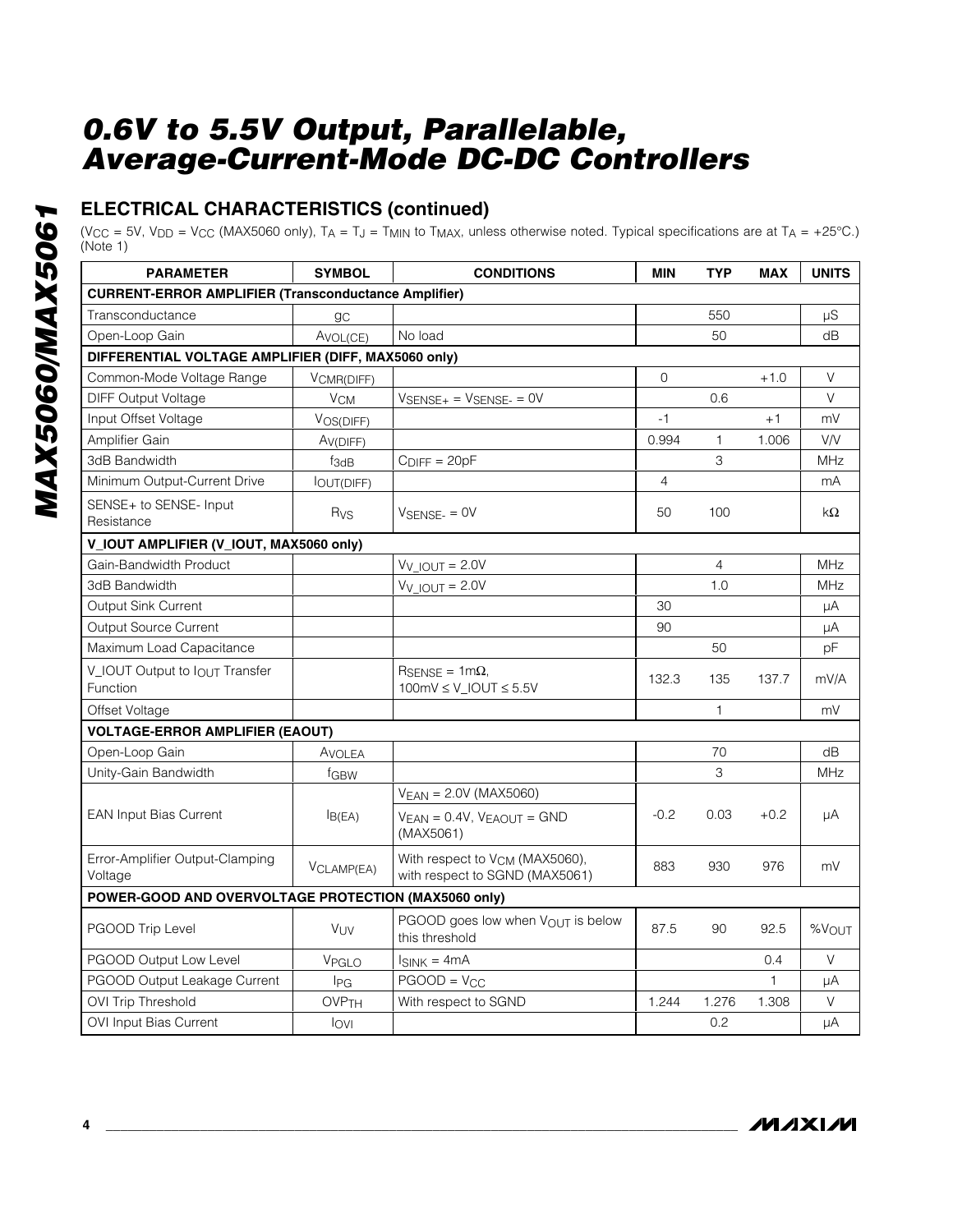## **ELECTRICAL CHARACTERISTICS (continued)**

(V<sub>CC</sub> = 5V, V<sub>DD</sub> = V<sub>CC</sub> (MAX5060 only), T<sub>A</sub> = T<sub>J</sub> = T<sub>MIN</sub> to T<sub>MAX</sub>, unless otherwise noted. Typical specifications are at T<sub>A</sub> = +25°C.) (Note 1)

| <b>PARAMETER</b>                                  | <b>SYMBOL</b> | <b>CONDITIONS</b>  | <b>MIN</b> | <b>TYP</b> | <b>MAX</b> | <b>UNITS</b> |
|---------------------------------------------------|---------------|--------------------|------------|------------|------------|--------------|
| <b>ENABLE INPUTS</b>                              |               |                    |            |            |            |              |
| EN Input High Voltage (MAX5060)                   | <b>VEN</b>    | EN rising          | 2.437      | 2.5        | 2.562      |              |
| EN Input Hysteresis (MAX5060)                     |               |                    |            | 0.28       |            | V            |
| EN Pullup Current (MAX5060)                       | <b>IEN</b>    |                    | 13.5       | 15         | 16.5       | μA           |
| RT/SYNC/EN Input High Voltage<br>Enable (MAX5061) | VRT/SYNC/EN_H |                    | 1.6        |            |            |              |
| RT/SYNC/EN Input Low Voltage<br>Disable (MAX5061) | VRT/SYNC/EN_L |                    |            |            | 0.4        |              |
| <b>THERMAL SHUTDOWN</b>                           |               |                    |            |            |            |              |
| Thermal Shutdown                                  |               | Temperature rising |            | $+150$     |            | $^{\circ}C$  |
| Thermal-Shutdown Hysteresis                       |               |                    |            | 30         |            | $^{\circ}C$  |

**Note 1:** Specifications at T<sub>A</sub> = +25°C are 100% tested. Specifications over the temperature range are guaranteed by design. **Note 2:** Does not include an error due to finite error amplifier gain (see the *Voltage-Error Amplifier* section).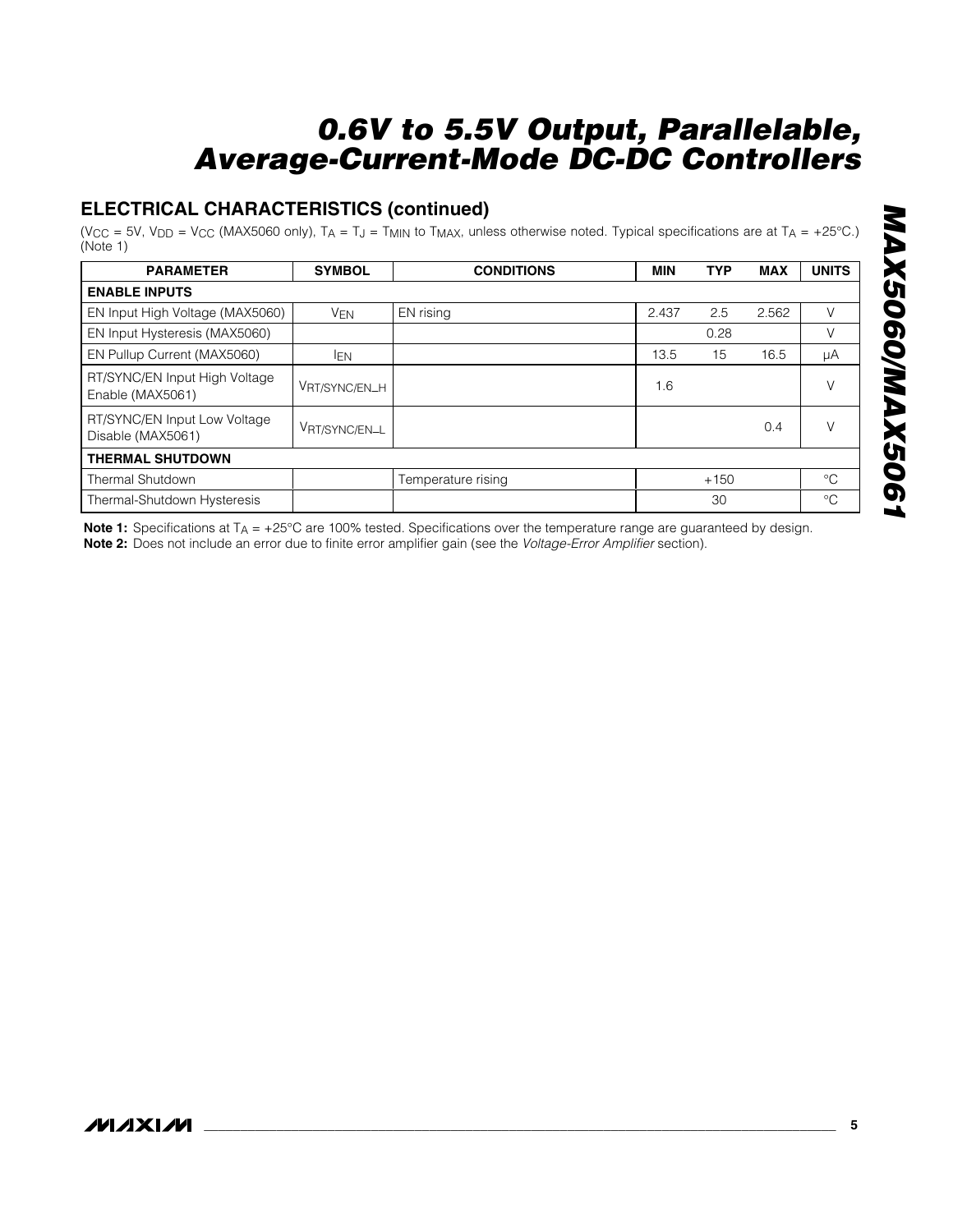*Typical Operating Characteristics*

 $(T_A = +25^{\circ}C,$  Figures 1 and 2, unless otherwise noted.)



#### **6 \_\_\_\_\_\_\_\_\_\_\_\_\_\_\_\_\_\_\_\_\_\_\_\_\_\_\_\_\_\_\_\_\_\_\_\_\_\_\_\_\_\_\_\_\_\_\_\_\_\_\_\_\_\_\_\_\_\_\_\_\_\_\_\_\_\_\_\_\_\_\_\_\_\_\_\_\_\_\_\_\_\_\_\_\_\_\_**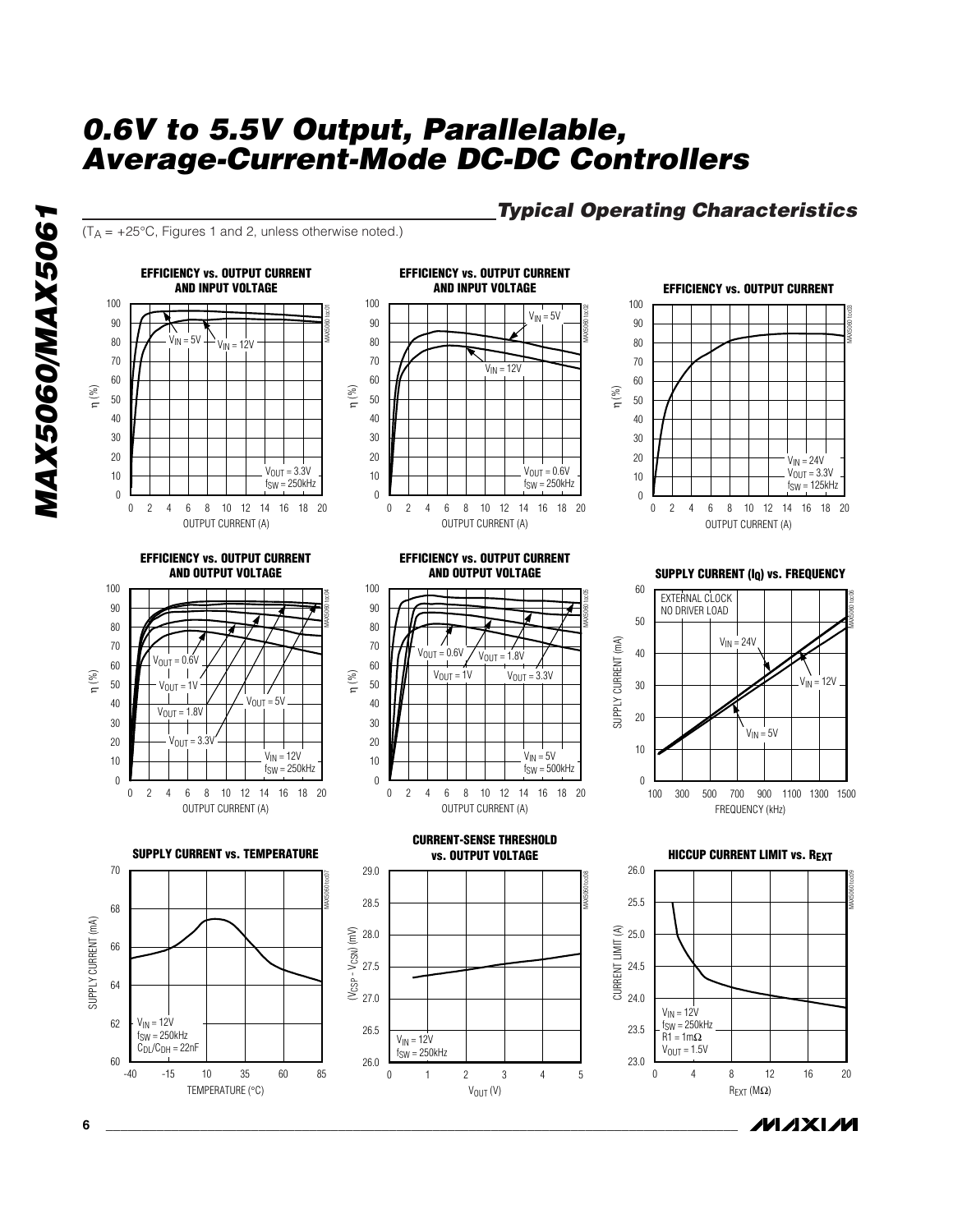## *Typical Operating Characteristics (continued)*

5.25

MAX5060 toc11

 $(T_A = +25^{\circ}C,$  Figures 1 and 2, unless otherwise noted.)





**V<sub>CC</sub> LOAD REGULATION vs. INPUT VOLTAGE**

*MAX5060/MAX5061*

MAX5060/MAX5061





**HIGH-SIDE DRIVER (DH) SINK AND SOURCE CURRENT** 



100ns/div

**HIGH-SIDE DRIVER (DH) FALL TIME** 2V/div 40ns/div  $C<sub>LOAD</sub> = 22nF$  $V_{IN} = 12V$ 

**LOW-SIDE DRIVER (DL) SINK AND SOURCE CURRENT** 







## **MAXIM**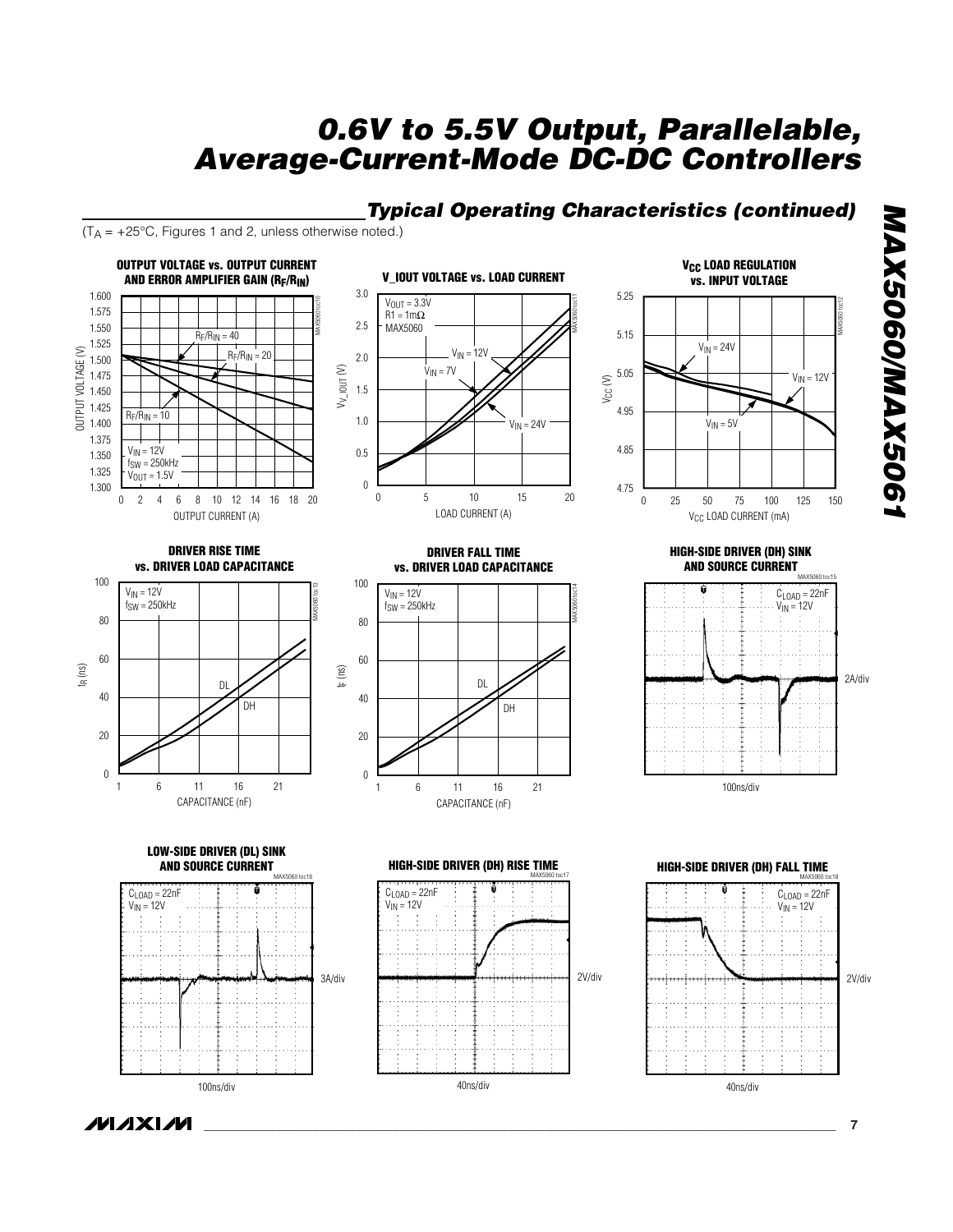# *MAX5060/MAX5061* MAX5060/MAX5061



 $(T_A = +25^{\circ}C,$  Figures 1 and 2, unless otherwise noted.)





*Typical Operating Characteristics (continued)*





**LOAD-TRANSIENT RESPONSE** وتخلقته V<sub>OUT</sub><br>200mV/div a aktristi ataleki sama IOUT 10A/div  $V_{IN} = 12V$  $V_{OUT} = 3.3V$ 0  $I<sub>STEP</sub> = 5A TO 20A$  $SLEW = 2A/\mu s$ 100µs/div





**8 \_\_\_\_\_\_\_\_\_\_\_\_\_\_\_\_\_\_\_\_\_\_\_\_\_\_\_\_\_\_\_\_\_\_\_\_\_\_\_\_\_\_\_\_\_\_\_\_\_\_\_\_\_\_\_\_\_\_\_\_\_\_\_\_\_\_\_\_\_\_\_\_\_\_\_\_\_\_\_\_\_\_\_\_\_\_\_**



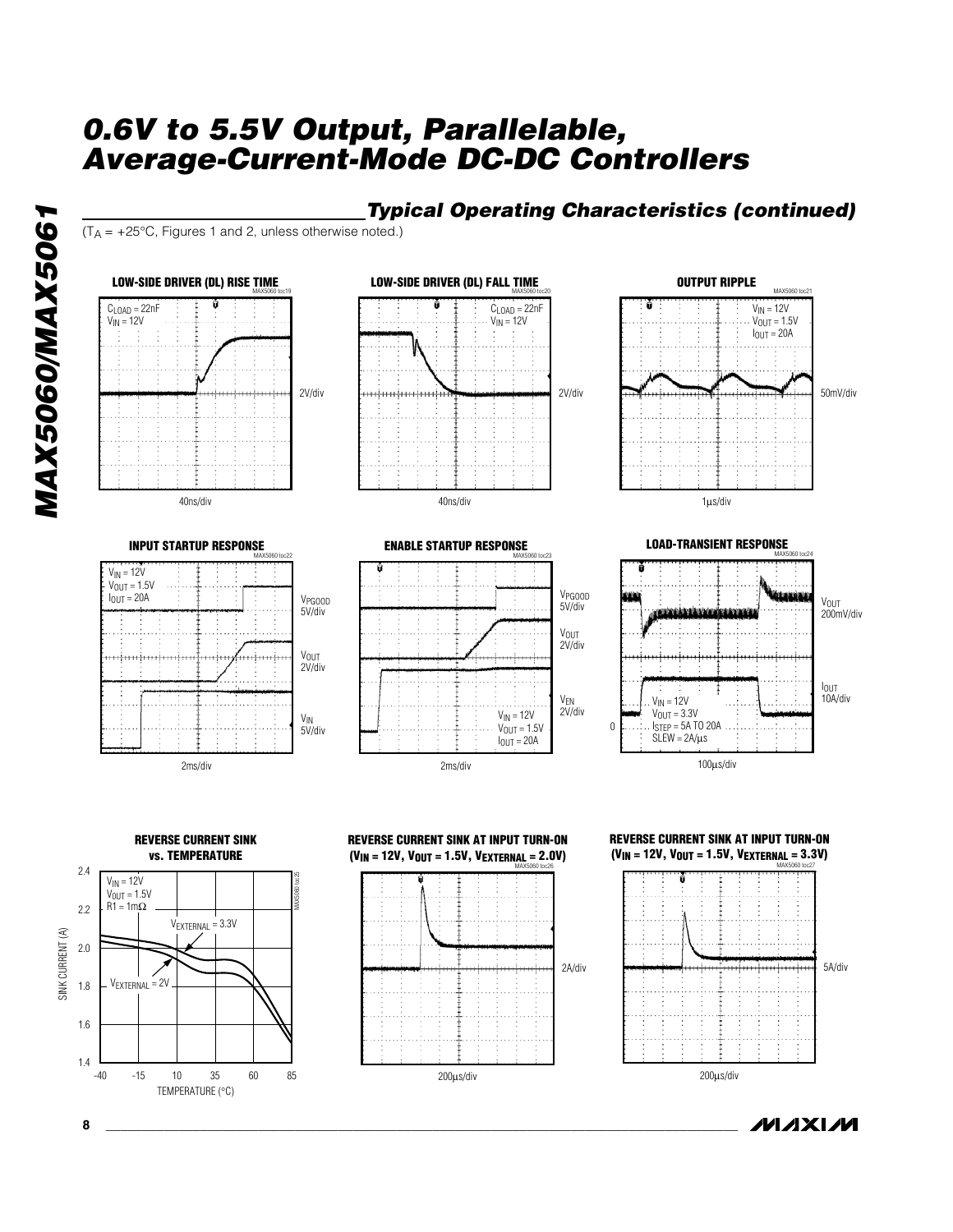## *Typical Operating Characteristics (continued)*

 $(T_A = +25^{\circ}C,$  Figures 1 and 2, unless otherwise noted.)



1µs/div

MAX5060/MAX5061 *MAX5060/MAX5061*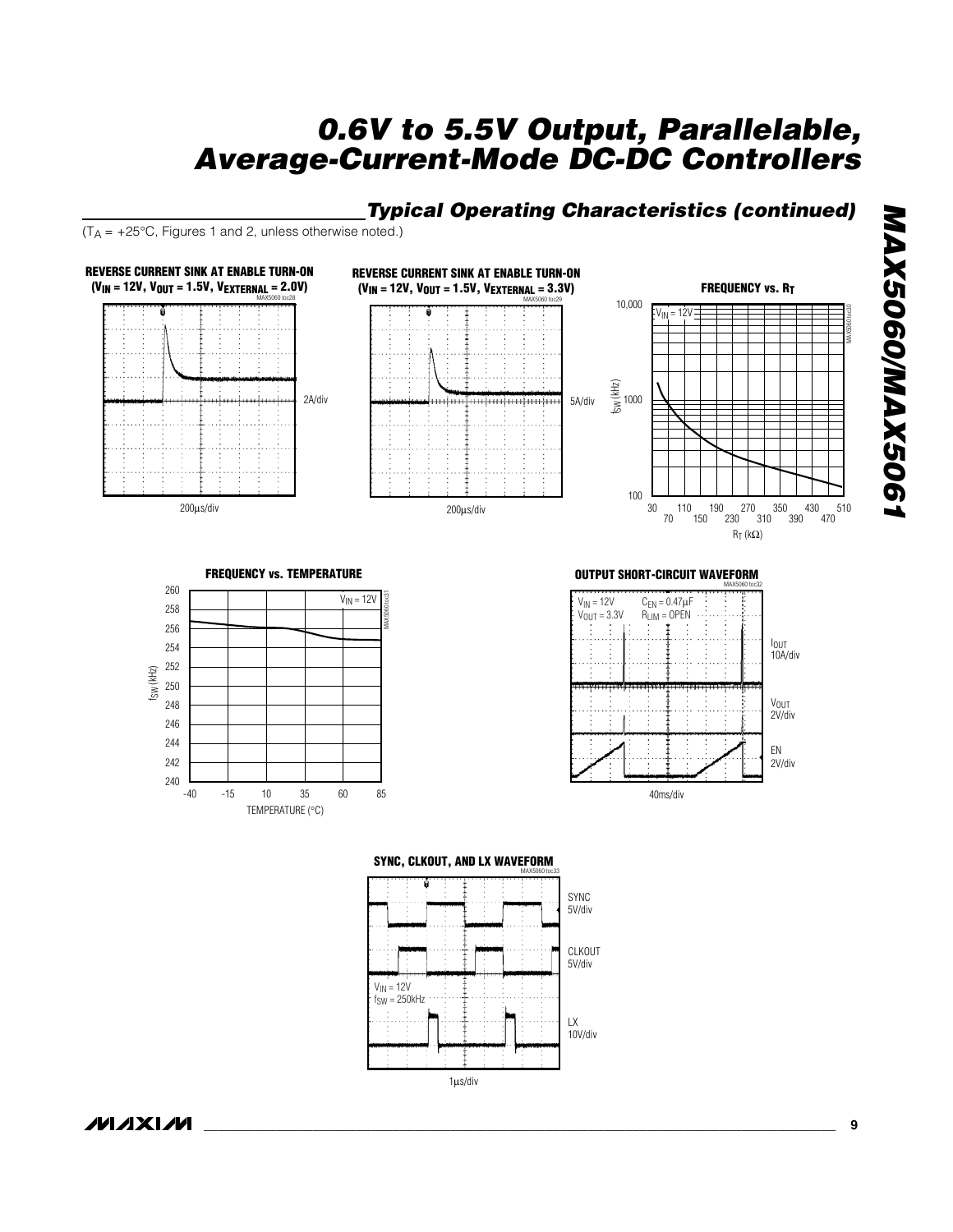## *Pin Description*

|                | <b>PIN</b>        |              |                                                                                                                                                                                                                                               |  |  |  |  |  |  |  |
|----------------|-------------------|--------------|-----------------------------------------------------------------------------------------------------------------------------------------------------------------------------------------------------------------------------------------------|--|--|--|--|--|--|--|
| <b>MAX5060</b> | <b>MAX5061</b>    | <b>NAME</b>  | <b>FUNCTION</b>                                                                                                                                                                                                                               |  |  |  |  |  |  |  |
| $\mathbf{1}$   | 3                 | <b>PGND</b>  | Power Ground. Connect PGND, low-side synchronous MOSFET's source, and<br>V <sub>DD</sub> (MAX5060)/V <sub>CC</sub> (MAX5061) bypass capacitor returns together.                                                                               |  |  |  |  |  |  |  |
| 2, 7           | 8                 | N.C.         | No Connection. Not internally connected.                                                                                                                                                                                                      |  |  |  |  |  |  |  |
| 3              | $\overline{4}$    | <b>DL</b>    | Low-Side Gate-Driver Output. Synchronous MOSFET gate driver.                                                                                                                                                                                  |  |  |  |  |  |  |  |
| $\overline{4}$ | 5                 | <b>BST</b>   | Boost Flying-Capacitor Connection. Reservoir capacitor connection for the high-<br>side MOSFET driver supply. Connect a 0.47µF ceramic capacitor between BST<br>and LX.                                                                       |  |  |  |  |  |  |  |
| 5              | 6                 | <b>LX</b>    | Inductor Connection. Source connection for the high-side MOSFETs. Also serves<br>as the return terminal for the high-side driver.                                                                                                             |  |  |  |  |  |  |  |
| 6              | $\overline{7}$    | DH           | High-Side Gate-Driver Output. Drives the gate of the high-side MOSFET.                                                                                                                                                                        |  |  |  |  |  |  |  |
| 8, 22, 25      | 16<br><b>SGND</b> |              | Signal Ground. Ground connection for the internal control circuitry. Connect<br>SGND and PGND together at one point near the input bypass capacitor return.                                                                                   |  |  |  |  |  |  |  |
| 9              | <b>CLKOUT</b>     |              | Oscillator Output. Rising edge of CLKOUT is phase-shifted from rising edge of<br>DH by 180°.                                                                                                                                                  |  |  |  |  |  |  |  |
| 10             |                   | <b>PGOOD</b> | Power-Good Output. PGOOD is an open-drain output that goes low when the<br>programmed output voltage falls out of regulation. The power-good comparator<br>threshold is 90% of the programmed output voltage.                                 |  |  |  |  |  |  |  |
| 11             |                   | EN           | Output Enable. Drive EN high or leave unconnected for normal operation. Drive<br>EN low to shut down the power drivers. EN has an internal 15µA pullup current.<br>Connect a capacitor from EN to SGND to program the hiccup mode duty cycle. |  |  |  |  |  |  |  |
| 12             |                   | RT/SYNC      | Switching Frequency Programming and Chip-Enable Input. Connect a resistor<br>from RT/SYNC to SGND to set the internal oscillator frequency. Drive RT/SYNC<br>externally to synchronize the switching frequency with system clock.             |  |  |  |  |  |  |  |
| 13             |                   | V_IOUT       | Voltage-Source Output Proportional to the Output Load Current. The voltage at<br>V_IOUT is 135 x I <sub>LOAD</sub> x R <sub>S</sub> .                                                                                                         |  |  |  |  |  |  |  |
| 14             | 10                | LIM          | Current-Limit Setting Input. Connect a resistor from LIM to SGND to set the<br>hiccup current-limit threshold. Connect a capacitor from LIM to SGND to ignore<br>short output overcurrent pulses.                                             |  |  |  |  |  |  |  |
| 15             |                   | <b>OVI</b>   | Overvoltage Protection Circuit Input. Connect OVI to DIFF. When OVI exceeds<br>+12.7% above the programmed output voltage, DH is latched low and DL is<br>latched high. Toggle EN low to high or recycle the power to reset the latch.        |  |  |  |  |  |  |  |
| 16             | 11                | <b>CLP</b>   | Current-Error-Amplifier Output. Compensate the current loop by connecting an<br>RC network to ground.                                                                                                                                         |  |  |  |  |  |  |  |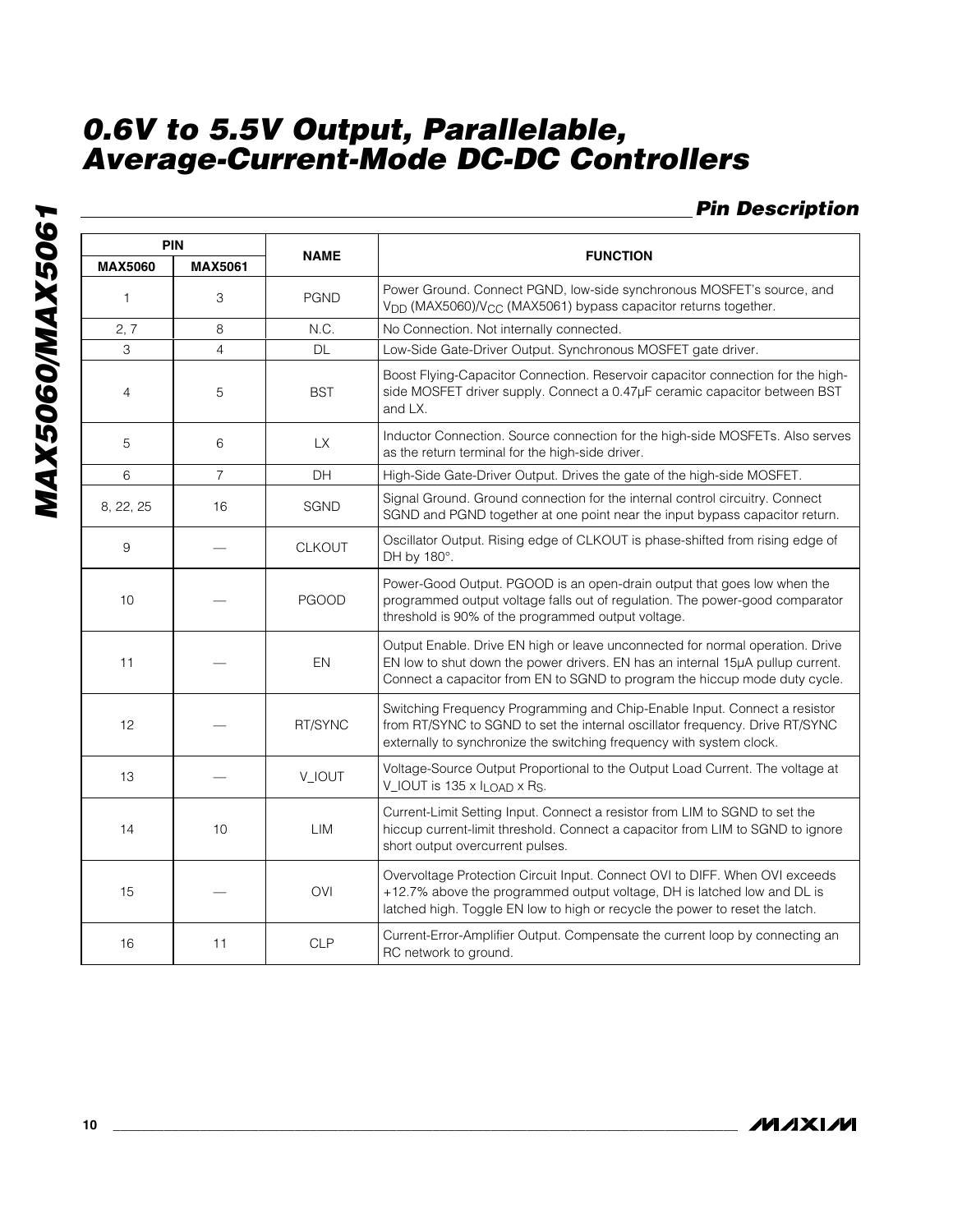## *Pin Description (continued)*

|                | <b>PIN</b>     |                 |                                                                                                                                                                                                                                                                                                                         |
|----------------|----------------|-----------------|-------------------------------------------------------------------------------------------------------------------------------------------------------------------------------------------------------------------------------------------------------------------------------------------------------------------------|
| <b>MAX5060</b> | <b>MAX5061</b> | <b>NAME</b>     | <b>FUNCTION</b>                                                                                                                                                                                                                                                                                                         |
| 17             | 12             | <b>EAOUT</b>    | Voltage-Error-Amplifier Output. Connect to the external gain-setting feedback<br>resistor. The error-amplifier gain-setting resistors determine the amount of<br>adaptive voltage positioning.                                                                                                                          |
| 18             | 13             | EAN             | Voltage-Error-Amplifier Inverting Input. Receives a signal from the output of the<br>differential remote-sense amplifier (MAX5060). Connect the center tap of the<br>resistor-divider from the output to SGND (MAX5061).                                                                                                |
| 19             |                | <b>DIFF</b>     | Differential Remote-Sense Amplifier Output. DIFF is the output of a precision<br>unity-gain amplifier whose inputs are SENSE+ and SENSE-.                                                                                                                                                                               |
| 20             | 14             | <b>CSN</b>      | Current-Sense Differential Amplifier Negative Input. The differential voltage<br>between CSN and CSP is amplified internally by the current-sense amplifier<br>$(gain = 34.5)$ to measure the inductor current.                                                                                                         |
| 21             | 15             | <b>CSP</b>      | Current-Sense Differential Amplifier Positive Input. The differential voltage<br>between CSP and CSN is amplified internally by the current-sense amplifier<br>$(gain = 34.5)$ to measure the inductor current.                                                                                                         |
| 23             | SENSE-         |                 | Differential Output-Voltage-Sensing Negative Input. SENSE- is used to sense a<br>remote load. Connect SENSE- to VOUT- or PGND at the load.                                                                                                                                                                              |
| 24             |                | SENSE+          | Differential Output-Voltage-Sensing Positive Input. SENSE+ is used to sense a<br>remote load. Connect SENSE+ to VOUT+ at the load. The device regulates the<br>difference between SENSE+ and SENSE- according to the preset reference<br>voltage of 0.6V.                                                               |
| 26             | $\mathbf{1}$   | IN              | Supply Voltage Connection. Connect IN to V <sub>CC</sub> for a +5V system.                                                                                                                                                                                                                                              |
| 27             | $\overline{2}$ | $V_{CC}$        | Internal +5V Regulator Output. V <sub>CC</sub> is derived from the IN voltage. Bypass V <sub>CC</sub><br>to SGND with 4.7µF and 0.1µF ceramic capacitors. For MAX5061, connect an<br>additional 0.1µF bypass capacitor from V <sub>CC</sub> to PGND.                                                                    |
| 28             |                | V <sub>DD</sub> | Supply Voltage for Low-Side and High-Side Drivers. Connect a parallel<br>combination of 0.1 $\mu$ F and 1 $\mu$ F ceramic capacitors to PGND and a 1 $\Omega$ resistor to<br>V <sub>CC</sub> to filter out the high peak currents of the driver from the internal circuitry.                                            |
|                | 9              | RT/SYNC/EN      | Switching Frequency Programming and Chip-Enable Input. Connect a resistor<br>from RT/SYNC/EN to SGND to set the internal oscillator frequency. Drive<br>RT/SYNC/EN externally to synchronize the switching frequency with system<br>clock. If RT/SYNC/EN is held low for 50µs, the device turns off the output drivers. |
|                |                | EP              | Exposed Paddle. Connect the exposed paddle to a copper pad (SGND) to<br>improve power dissipation.                                                                                                                                                                                                                      |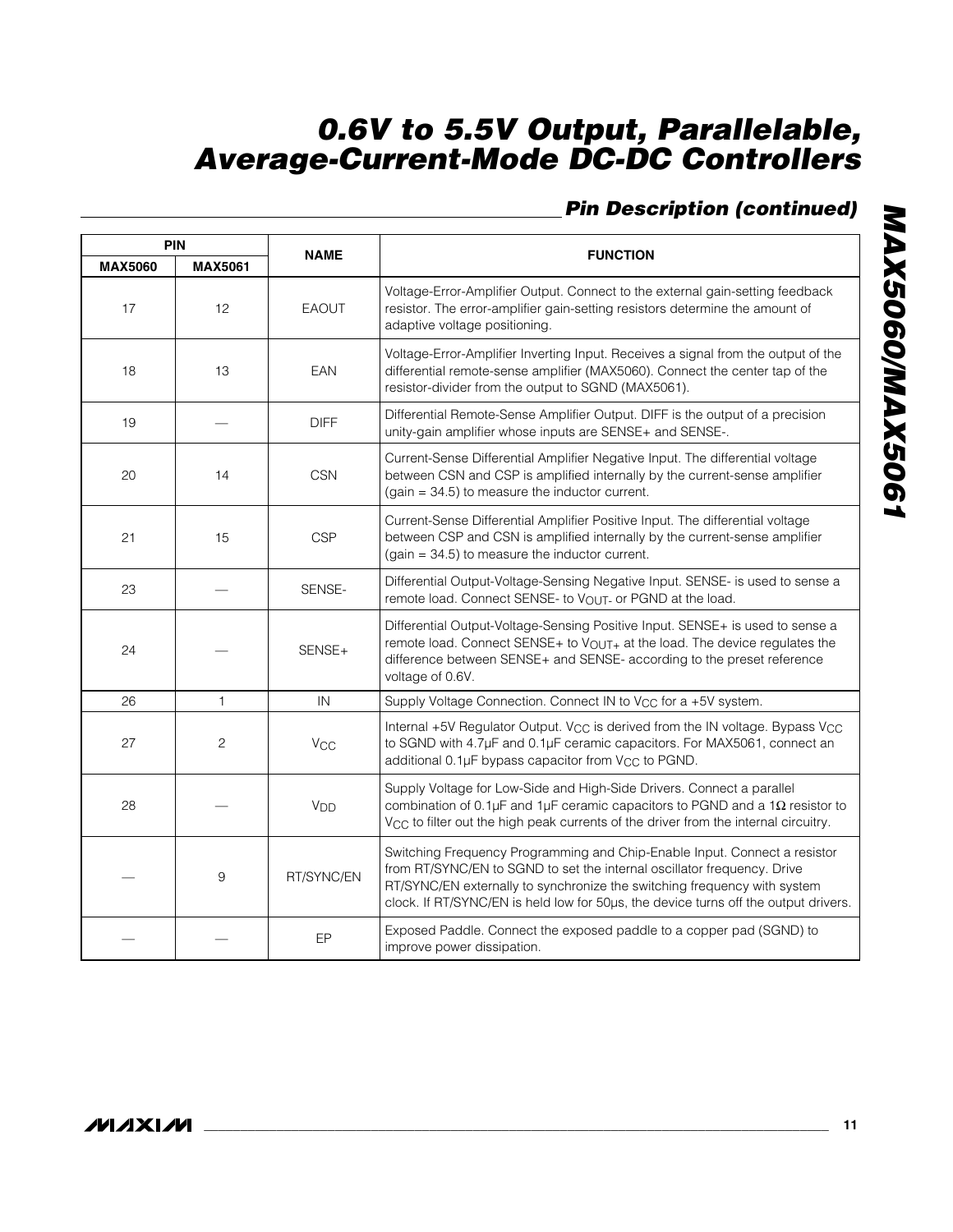*Typical Application Circuit*



*Figure 1. Typical Application Circuit, VIN = 12V (MAX5060)*

*MAX5060/MAX5061*

MAX5060/MAX5061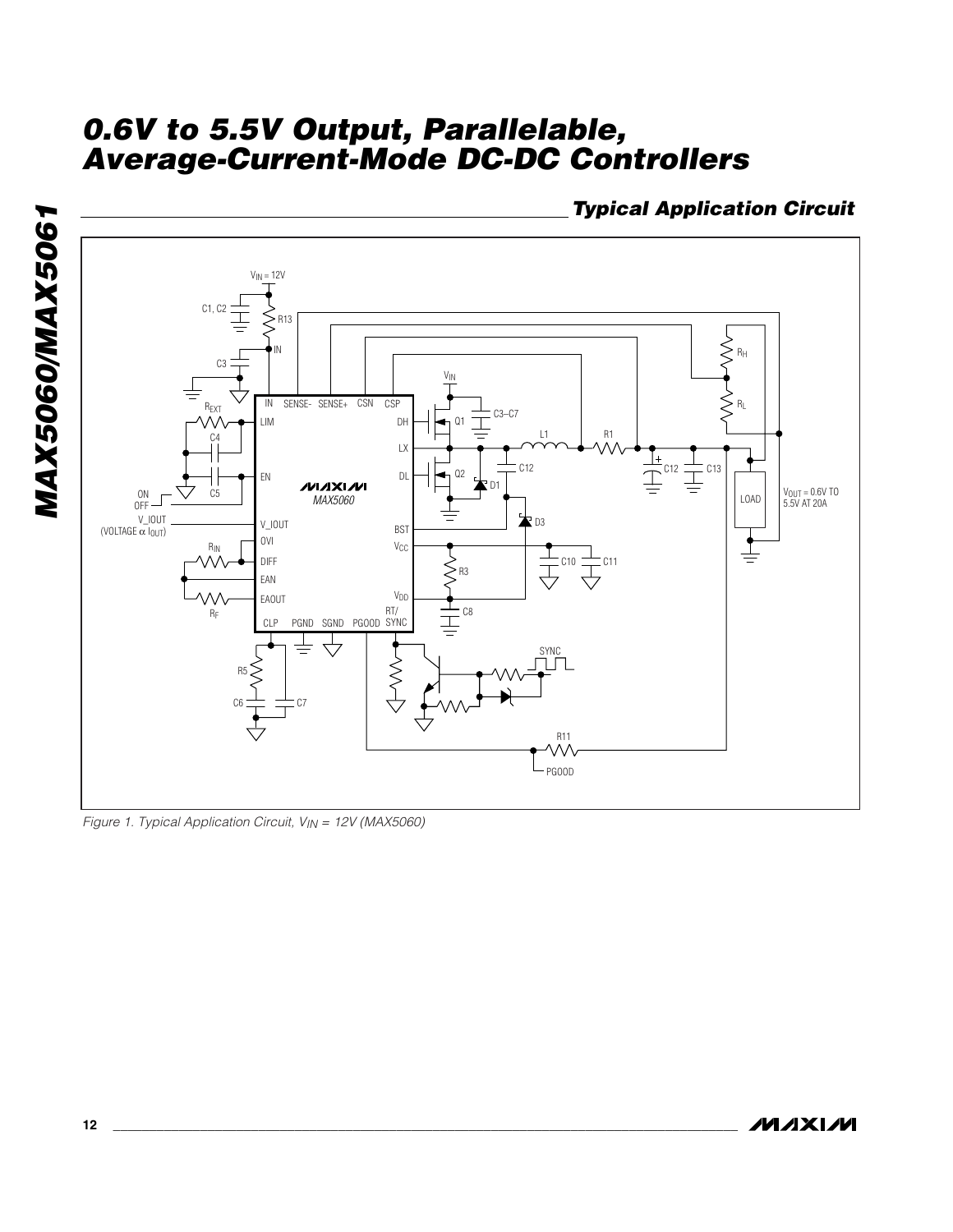## *Typical Application Circuit (continued)*



*Figure 2. Typical Application Circuit, VIN = +12V (MAX5061)*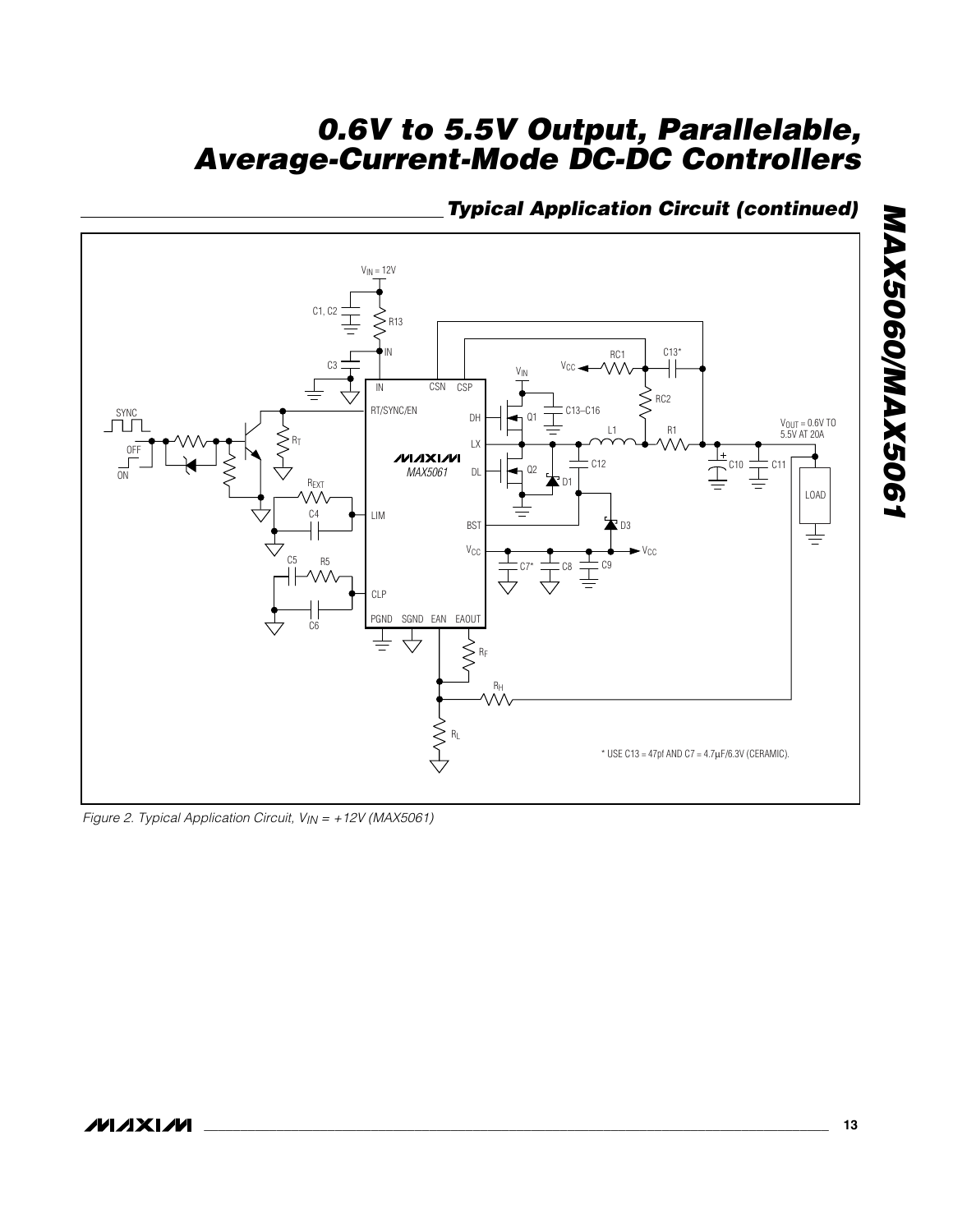*Block Diagram*



*Figure 3. Functional Diagram (MAX5060)*

**MAXM** 

*MAX5060/MAX5061*

**MAX5060/MAX5061**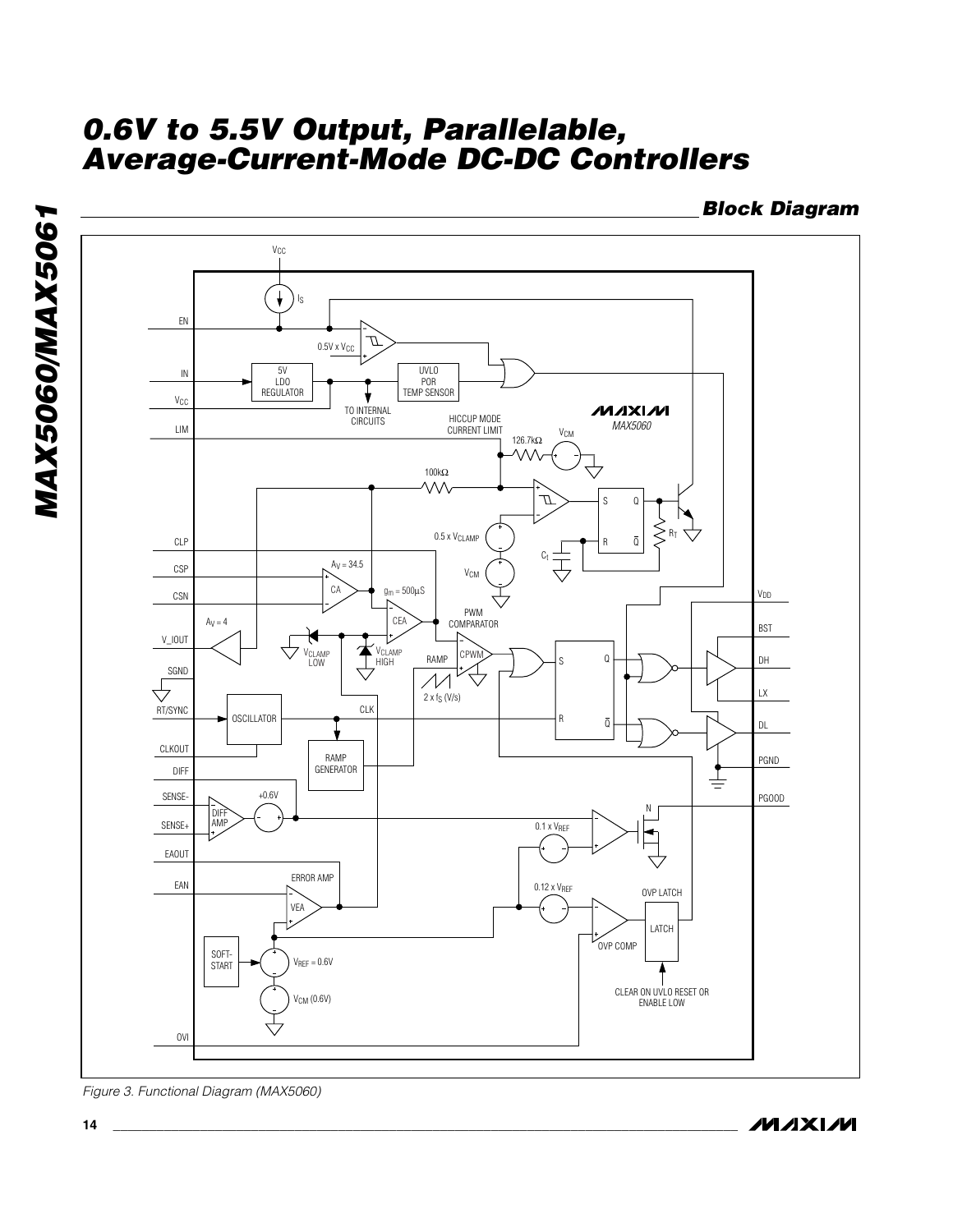## *Block Diagram (continued)*



*MAX5060/MAX5061*

**MAX5060/MAX5061**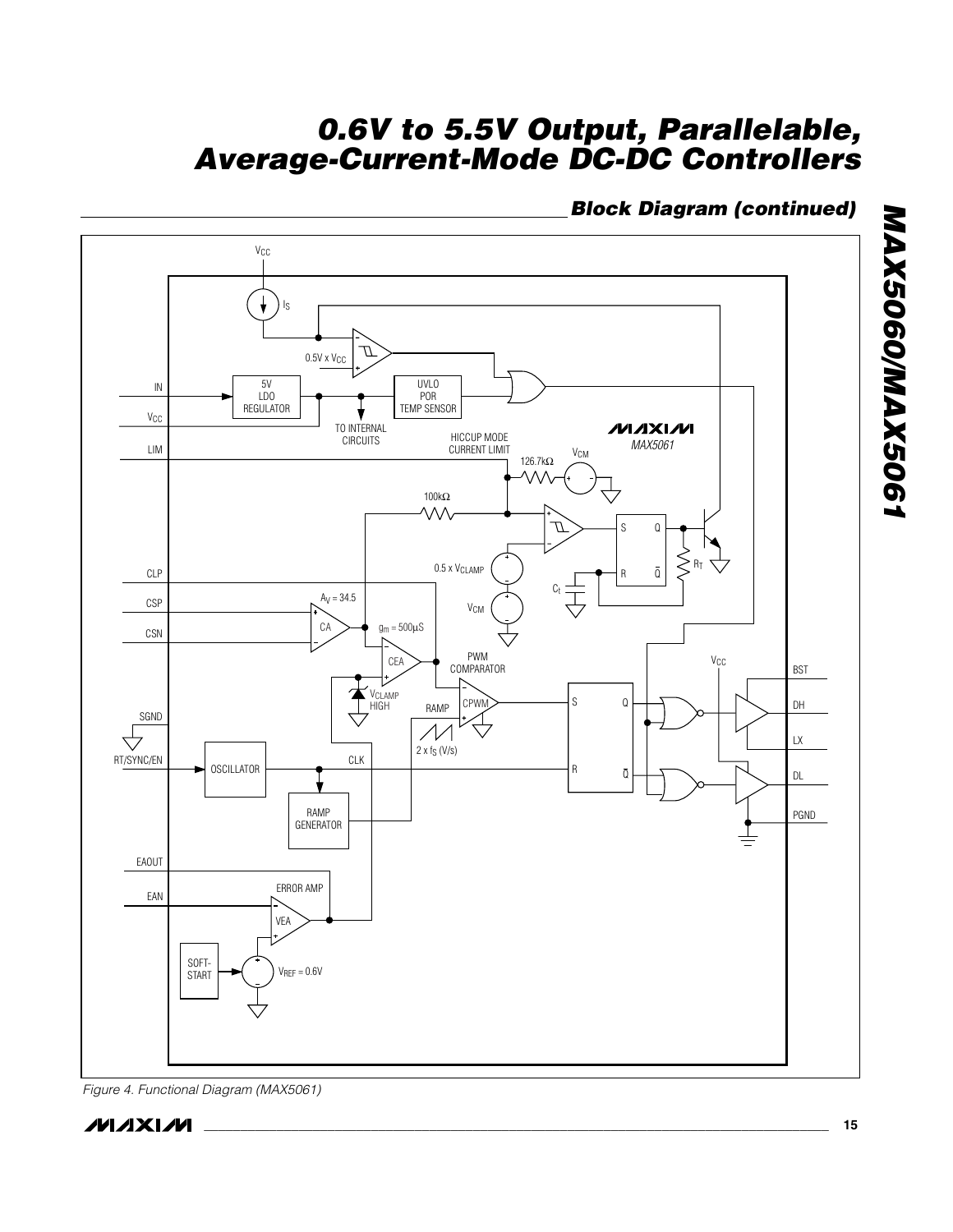## *Detailed Description*

The MAX5060/MAX5061 are high-performance averagecurrent-mode PWM controllers. The average-currentmode control technique offers inherently stable operation, reduces component derating and size by accurately controlling the inductor current. This also improves the current-sharing accuracy when paralleling multiple converters. The devices achieve high efficiency, at high current (up to 30A) with a minimum number of external components. The high- and low-side drivers source and sink up to 4A for lower switching frequencies while driving high-gate-charge MOSFETs.

The MAX5060's CLKOUT output is 180° out-of-phase with respect to the high-side driver. The CLKOUT drives a second MAX5060 or a MAX5061 regulator out-ofphase, reducing the input capacitor ripple current and increasing the load current capacity. The paralleling capability of the MAX5060/MAX5061 improves design flexibility in applications requiring upgrades (higher load).

The MAX5060/MAX5061 consist of an inner averagecurrent-loop controlled by an outer-voltage-loop voltageerror amplifier (VEA). The combined action of the inner current loop and outer voltage loop corrects the output voltage errors by adjusting the inductor current. The inductor current is sensed across a current-sense resistor. The differential amplifier (MAX5060) senses the output right at the load for true-differential output voltage sensing. The sensed voltage is compared against internal 0.6V reference at the error-amplifier input. The output voltage can be set from 0.6V to 5.5V ( $IN \ge 7V$ ) using a resistor-divider at SENSE+ and SENSE-.

#### *IN, VCC, and VDD*

The MAX5060/MAX5061 accept a 4.75V to 5.5V or 7V to 28V input voltage range. All internal control circuitry operates from an internally regulated nominal voltage of 5V (VCC). For input voltages of 7V or greater, the internal VCC regulator steps the voltage down to 5V. The V<sub>CC</sub> output voltage is a regulated 5V output capable of sourcing up to 60mA. Bypass the V<sub>CC</sub> to SGND with 4.7µF and 0.1µF low-ESR ceramic capacitors for high-frequency noise rejection and stable operation. The MAX5060 uses V<sub>DD</sub> to power the low-side and high-side drivers, while the MAX5061 uses the V<sub>CC</sub> to power internal circuitry as well as the low- and highside driver supply. In the case of the MAX5061, use one or more 0.1µF low-ESR ceramic capacitors between V<sub>CC</sub> and PGND to reject the noise spikes due to high-current driver switching.

The TQFN-28 and TSSOP-16 are thermally enhanced packages and can dissipate up to 2.7W and 1.7W, respectively. The high-power packages allow the high-frequency, high-current buck converter to operate from a 12V or 24V bus. Calculate power dissipation in the MAX5060/MAX5061 as a product of the input voltage and the total V<sub>CC</sub> regulator output current (I<sub>CC</sub>). I<sub>CC</sub> includes quiescent current (I<sub>Q</sub>) and gate-drive current (IDD):

$$
P_D = V_{IN} \times I_{CC}
$$

$$
I_{\rm CC} = I_Q + [f_{\rm SW} \times (Q_{\rm G1} + Q_{\rm G2})]
$$

where Q<sub>G1</sub> and Q<sub>G2</sub> are the total gate charge of the low-side and high-side external MOSFETs at  $VGATE =$  $5V$ ,  $I_Q$  is 3.5mA (typ), and fsw is the switching frequency of the converter.

#### *Undervoltage Lockout (UVLO)*

The MAX5060/MAX5061 include an undervoltage lockout with hysteresis and a power-on-reset circuit for converter turn-on and monotonic rise of the output voltage. The UVLO rising threshold is internally set at 4.35V with a 200mV hysteresis. Hysteresis at UVLO eliminates chattering during startup.

Most of the internal circuitry, including the oscillator, turns on when the input voltage reaches 4V. The MAX5060/MAX5061 draw up to 3.5mA of current before the input voltage reaches the UVLO threshold.

#### *Soft-Start*

The MAX5060/MAX5061 has an internal digital soft-start for a monotonic, glitch-free rise of output voltage. Softstart is achieved by the controlled rise of error amplifier dominant input in steps using a 5-bit counter and a 5-bit DAC. The soft-start DAC generates a linear ramp from 0 to 0.7V. This voltage is applied to the error amplifier at a third (noninverting) input. As long as the soft-start voltage is lower than the reference voltage, the system will converge to that lower reference value. Once the softstart DAC output reaches 0.6V, the reference takes over and the DAC output continues to climb to 0.7V assuring that it is out of the way of the reference voltage.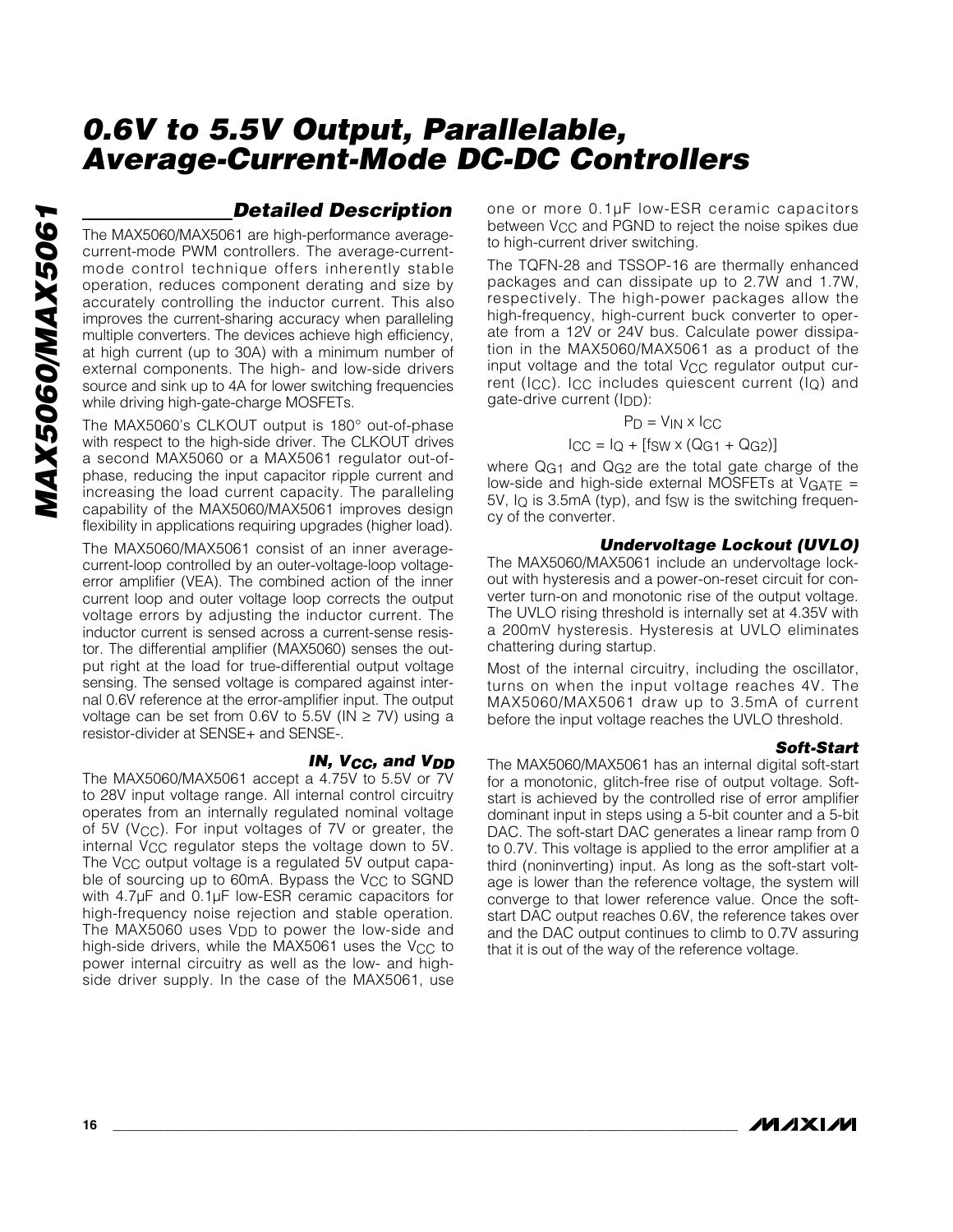#### *Internal Oscillator*

The internal oscillator generates a clock with the frequency proportional to the inverse of RT. The oscillator frequency is adjustable from 125kHz to 1.5MHz with better than 8% accuracy using a single resistor connected from RT/SYNC to SGND (MAX5060) and from RT/SYNC/EN to SGND (MAX5061). The frequency accuracy avoids the over-design, size, and cost of passive filter components like inductors and capacitors. Use the following equation to calculate the oscillator frequency:

for  $120k\Omega \leq R_T \leq 500k\Omega$ :

$$
R_T = \frac{6.25 \times 10^{10}}{f_{SW}}
$$

for  $40k\Omega \leq R_T \leq 120k\Omega$ :

$$
R_T = \frac{6.40 \times 10^{10}}{f_{SW}}
$$
 Figures 1 and 2).

The oscillator also generates a 2VP-P voltage-ramp signal for the PWM comparator and a 180° out-of-phase clock signal for CLKOUT (MAX5060) to drive a second DC-DC converter out-of-phase.

#### *Synchronization*

The MAX5060/MAX5061 can be easily synchronized by connecting an external clock to RT/SYNC (MAX5060) or RT/SYNC/EN (MAX5061). If an external clock is present, then the internal oscillator is disabled and the external clock is used to run the MAX5060/MAX5061. If the external clock is removed, the absence of clock for 32µs is detected and the circuit starts switching from the internal oscillator. Pulling RT/SYNC on the MAX5060 or RT/SYNC/EN on the MAX5061 to ground for at least 50µs disables the converter.

Use an open-collector transistor to synchronize the MAX5060/MAX5061 with the external system clock (see



*Figure 5. MAX5060 Control Loop*

$$
\boldsymbol{\mathcal{N}}\boldsymbol{\mathcal{N}}\boldsymbol{\mathcal{N}}
$$

**\_\_\_\_\_\_\_\_\_\_\_\_\_\_\_\_\_\_\_\_\_\_\_\_\_\_\_\_\_\_\_\_\_\_\_\_\_\_\_\_\_\_\_\_\_\_\_\_\_\_\_\_\_\_\_\_\_\_\_\_\_\_\_\_\_\_\_\_\_\_\_\_\_\_\_\_\_\_\_\_\_\_\_\_\_\_ 17**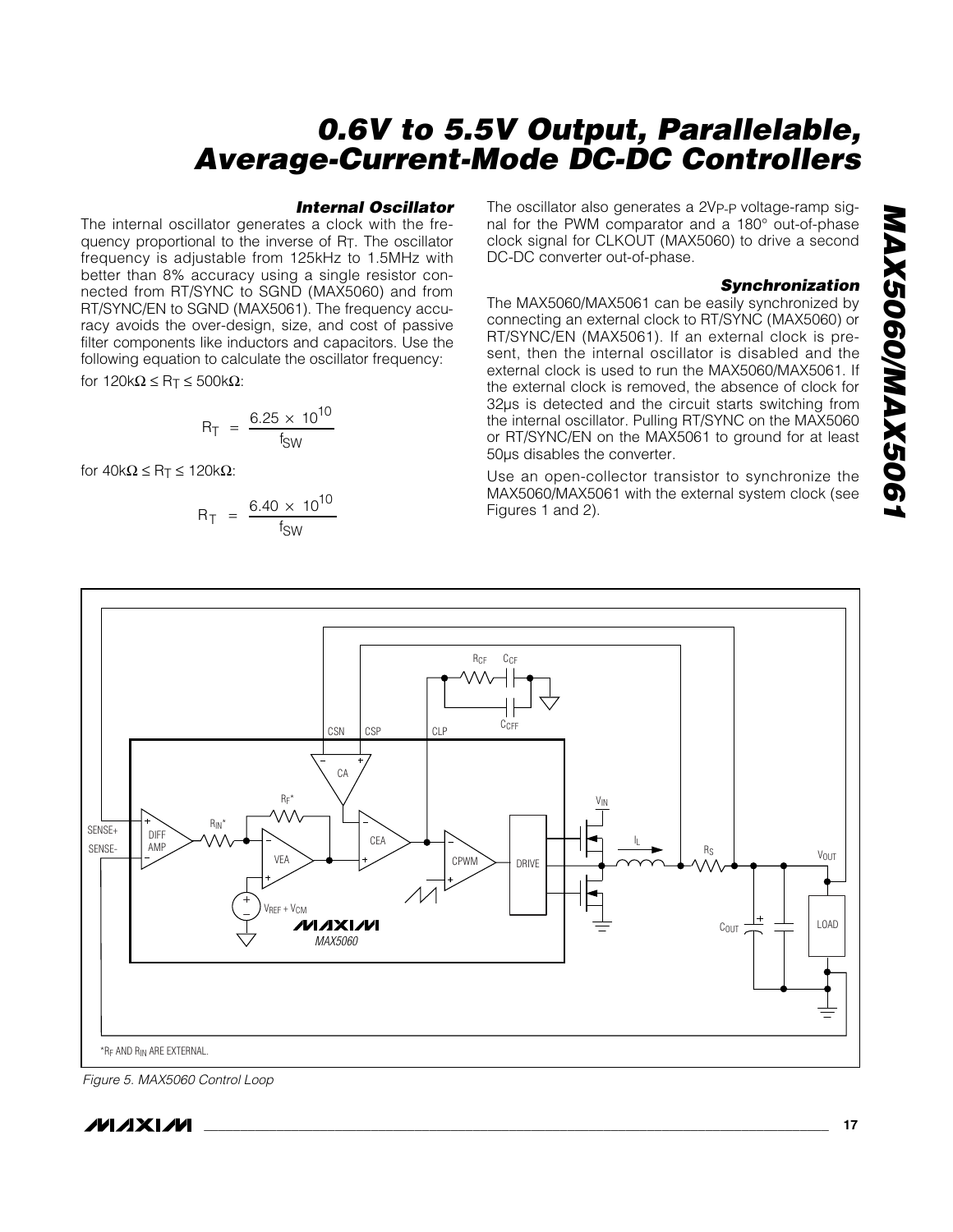### *Control Loop*

The MAX5060/MAX5061 use an average-current-mode control scheme to regulate the output voltage (Figure 5). The main control loop consists of an inner current loop and an outer voltage loop. The inner loop controls the output current (IPHASE), while the outer loop controls the output voltage. The inner current loop absorbs the inductor pole reducing the order of the outer voltage loop to that of a single-pole system.

The current loop consists of a current-sense resistor (RSENSE), a current-sense amplifier (CA), a currenterror amplifier (CEA), an oscillator providing the carrier ramp, and a PWM comparator (CPWM) (Figure 6). The precision CA amplifies the sense voltage across RS by a factor of 34.5. The inverting input to the CEA senses the CA output. The CEA output is the difference between the voltage-error-amplifier output (EAOUT) and the amplified voltage from the CA. The RC compensation networks connected to CLP provide external frequency compensation for the CEA. The start of every

clock cycle enables the high-side drivers and initiates a PWM ON cycle. Comparator CPWM compares the output voltage from the CEA with a 0 to 2V ramp from the oscillator. The PWM ON cycle terminates when the ramp voltage exceeds the error voltage.

The MAX5060 outer voltage control loop consists of the differential amplifier (DIFF AMP), reference voltage, and VEA. The unity-gain differential amplifier provides truedifferential remote sensing of the output voltage. The differential amplifier output connects to the inverting input (EAN) of the VEA. For MAX5061, the DIFF AMP is bypassed and the inverting input is available to the pin for direct feedback. The noninverting input of the VEA is internally connected to an internal precision reference voltage. The MAX5060/MAX5061 reference voltage is set to 0.6V. The VEA controls the inner current loop (*Figure* 4). Use a resistive feedback network to set the VEA gain as required by the adaptive voltage-positioning circuit (see the *Adaptive Voltage Positioning* section).



*Figure 6. Phase Circuit*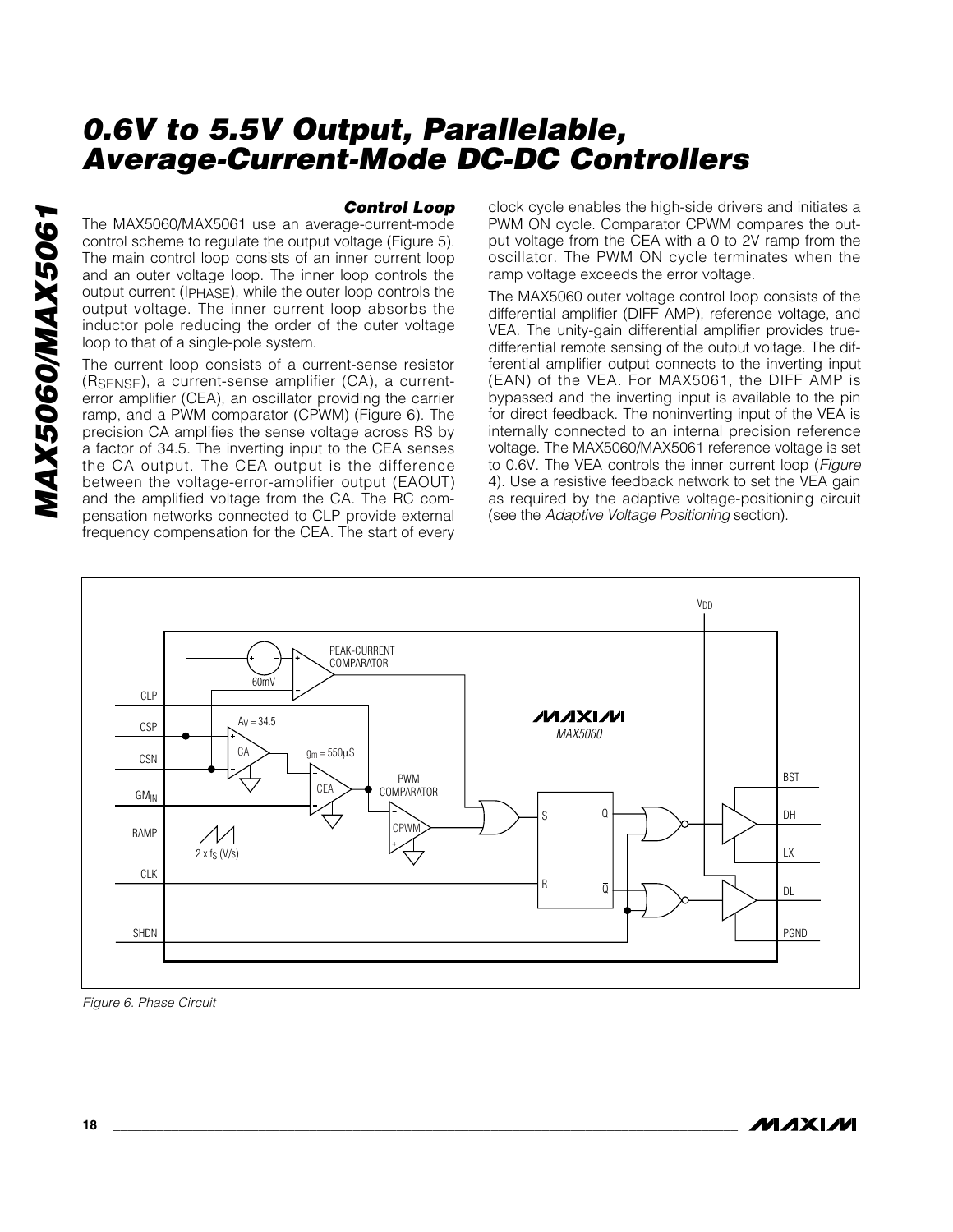#### *Current-Sense Amplifier*

The differential current-sense amplifier (CA) provides a DC gain of 34.5. The maximum input offset voltage of the current-sense amplifier is 1mV and the commonmode voltage range is 0 to 5.5V ( $IN = 7V$  to 28V). The current-sense amplifier senses the voltage across a current-sense resistor. The maximum common-mode voltage is 3.6V when  $V_{IN} = 5V$ . The common-mode voltage range determines the maximum output voltage of the buck converter.

#### *Peak-Current Comparator*

The peak-current comparator provides a path for fast cycle-by-cycle current limit during extreme fault conditions such as an output inductor malfunction (Figure 5). Note the average current-limit threshold of 26.9mV still limits the output current during short-circuit conditions. To prevent inductor saturation, select an output inductor with a saturation current specification greater than the average current limit. Proper inductor selection ensures that only the extreme conditions trip peak-current comparator, such as a broken output inductor. The 60mV threshold for triggering the peak-current limit is twice the full-scale average current-limit voltage threshold. The peak-current comparator has only a 260ns delay.

#### *Current-Error Amplifier*

The MAX5060/MAX5061 has a transconductance current-error amplifier (CEA) with a typical  $g_m$  of 550 $\mu$ S and 320µA output sink- and source-current capability. The current-error amplifier output CLP, serves as the inverting input to the PWM comparator. CLP is externally accessible to provide frequency compensation for the inner current loops (Figure 5). Compensate (CEA) so the inductor current down slope, which becomes the up slope to the inverting input of the PWM comparator, is less than the slope of the internally generated voltage ramp (see the *Compensation* section).

#### *PWM Comparator and R-S Flip-Flop*

The PWM comparator (CPWM) sets the duty cycle for each cycle by comparing the output of the current-error amplifier to a 2VP-P ramp. At the start of each clock cycle, an R-S flip-flop resets and the high-side driver (DH) turns on. The comparator sets the flip-flop as soon as the ramp voltage exceeds the CLP voltage, thus terminating the ON cycle (Figure 5).

#### *Differential Amplifier (MAX5060)*

The differential amplifier (DIFF AMP) facilitates outputvoltage remote sensing at the load (Figure 5). It provides true-differential output voltage sensing while rejecting the common-mode voltage errors due to highcurrent ground paths. Sensing the output voltage directly at the load provides accurate load voltage sensing in high-current environments. The VEA provides the difference between the differential amplifier output (DIFF) and the desired output voltage. The differential amplifier has a bandwidth of 3MHz. The difference between SENSE+ and SENSE- is regulated to 0.6V for the MAX5060. Connect SENSE+ to the center of the resistive divider from the output to SENSE-. Connect SENSE- to PGND near the load.

#### *Voltage-Error Amplifier*

The VEA sets the gain of the voltage control loop. The VEA determines the error between the differential amplifier output and the internal reference voltage.

The VEA output clamps to 930mV relative to the internally generated common-mode voltage (V<sub>CM</sub>, 0.6V), thus limiting the maximum output current. The maximum average current-limit threshold is equal to the maximum clamp voltage of the VEA divided by the gain (34.5) of the current-sense amplifier. This results in accurate settings for the average maximum current for each phase. Set the VEA gain using RF and RIN (see Figures 1 and 2) for the amount of output voltage positioning required within the rated current range as discussed in the *Adaptive Voltage Positioning* section. The finite gain of the VEA introduces an error in the output voltage setting. Use the following equation to calculate the output voltage at no load condition.

MAX5060:

$$
V_{\text{OUT(NL)}} = \left(1 + \frac{R_{\text{IN}}}{R_{\text{F}}}\right) \times \left(\frac{R_{\text{H}} + R_{\text{L}}}{R_{\text{L}}}\right) \times V_{\text{REF}}
$$

where  $R_H$  and  $R_L$  are the feedback resistor network (see the *Typical Application Circuits*) and VREF = 0.6V. MAX5061:

The error amplifier output (EAOUT), which is compared against the output of the current amplifier (CA), may not reduce down to zero due to the saturation voltage of its output stage. This requires the converter to be loaded with a minimum load to prevent it from slipping out of regulation. The minimum load requirement can be eliminated by adding some DC bias voltage between CSP and CSN. See the *Typical Application Circuit* (Figure 2). Use RC1 and RC2 to generate approximately 3mV DC bias at CSP with respect to CSN. Use the following equation to calculate the values of RC1 and RC2.

$$
RC1 = \frac{(V_{CC} - V_{OUT}) \times RC2}{(0.002) + (0.25 \times \Delta I_L \times R_{SENSE})}
$$

## **MAXIM**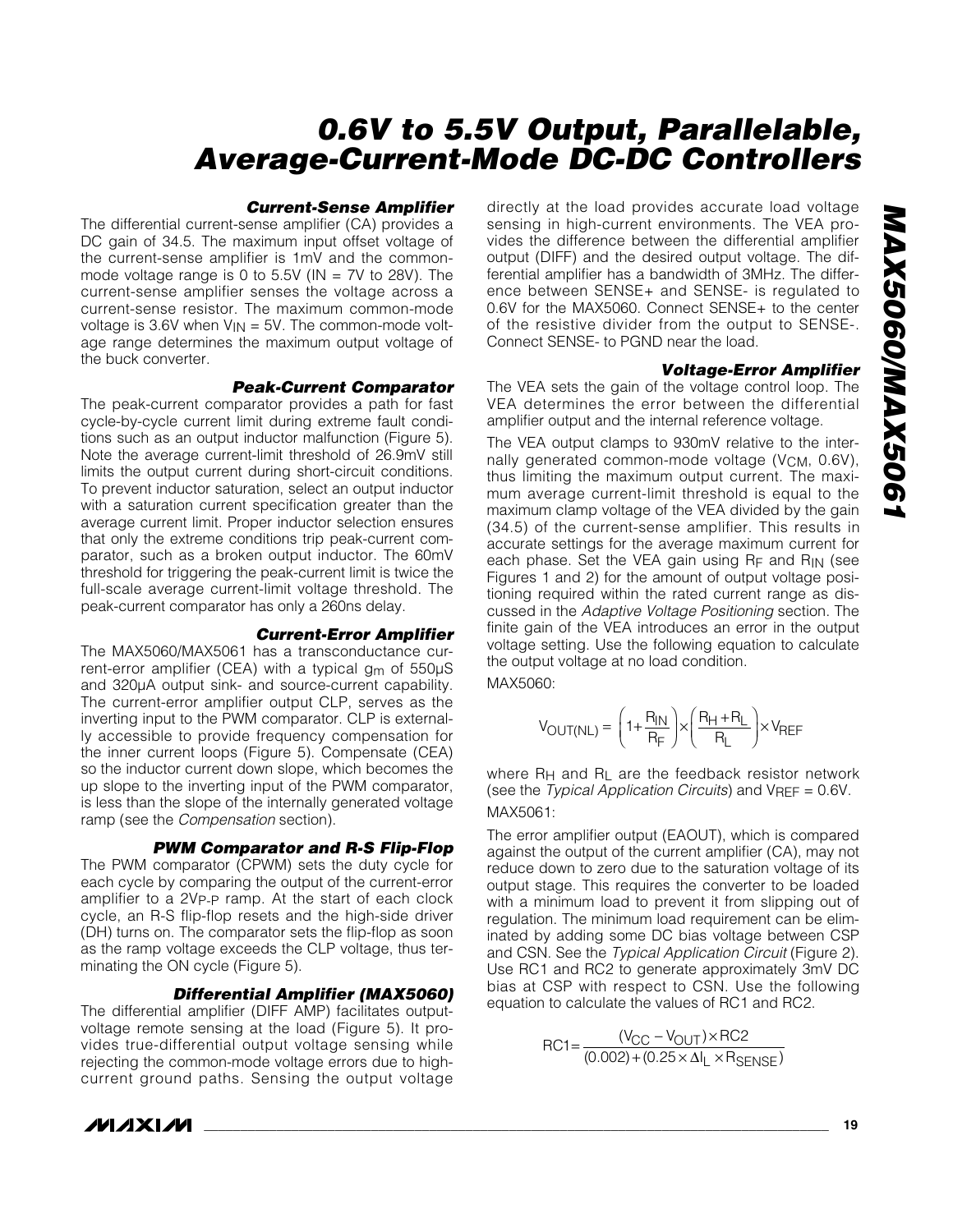where  $\Delta I_L$  = peak-to-peak inductor current. Choose  $RC2 = 10\Omega$ ,  $V_{CC} = 5.1V$ , and RSENSE is a currentsense resistor. Note that the current limit of MAX5061 is reduced by 3mV / RSENSE.

The no-load output voltage depends on the  $R_{H}$ ,  $R_{F}$ , VREF (0.6V) and the fixed DC bias voltage at CSP - CSN. The following equation assumes a 3mV bias voltage at CSP - CSN.

$$
V_{OUT(NL)}=[(\frac{V_{REF}}{R_L}+\frac{V_{REF}-0.1}{R_F})\times R_H]+V_{REF}
$$

#### *Adaptive Voltage Positioning*

Powering new-generation processors requires new techniques to reduce cost, size, and power dissipation. Voltage positioning reduces the total number of output capacitors to meet a given transient response requirement. Setting the no-load output voltage slightly higher than the output voltage during nominally loaded conditions allows a larger downward-voltage excursion when the output current suddenly increases. Regulating at a lower output voltage under a heavy load allows a larger upward-voltage excursion when the output current suddenly decreases. Allowing a larger voltage-step excursion reduces the required number of output capacitors or allows for the use of higher ESR capacitors.

Voltage positioning may require the output to regulate away from a center value. Define the center value as the voltage where the output drops (ΔV<sub>OUT</sub>/2) at one half the maximum output current (Figure 7).

Set the voltage-positioning window (ΔVOUT) using the resistive feedback of the voltage-error amplifier (VEA). Use the following equations to calculate the voltagepositioning window (Figure 5):

MAX5060:

$$
\Delta V_{\text{OUT}} = \frac{I_{\text{OUT}} \times R_{\text{IN}}}{G_{\text{C}} \times R_{\text{F}}} \times \frac{R_{\text{H}} + R_{\text{L}}}{R_{\text{L}}}
$$

$$
G_{\text{C}} = \frac{0.0289}{R_{\text{S}}}
$$

MAX5061:

$$
\Delta V_{\text{OUT}} = \frac{I_{\text{OUT}} \times R_{\text{H}}}{G_{\text{C}} \times R_{\text{F}}}
$$

RIN and RF are the input and feedback resistors of VEA. G<sub>C</sub> is the current-loop transconductance and R<sub>S</sub> is the current-sense resistor.



*Figure 7. Defining the Voltage-Positioning Window*

#### *MOSFET Gate Drivers (DH\_, DL\_)*

The high-side (DH) and low-side (DL) drivers drive the gates of external n-channel MOSFETs (Figures 1 and 2). The drivers' 4A peak sink- and source-current capability provides ample drive for the fast rise and fall times of the switching MOSFETs. Faster rise and fall times result in reduced cross-conduction losses. For modern CPU voltage-regulating module applications, where the duty cycle is less than 50%, choose high-side MOSFETs (Q1) with a moderate R<sub>DS(ON)</sub> and a very low gate charge. Choose low-side MOSFETs  $(Q2)$  with very low RDS $(ON)$ and moderate gate charge. Size the high-side and lowside MOSFETs to handle the peak and RMS currents during overload conditions.

The driver block also includes a logic circuit that provides an adaptive nonoverlap time to prevent shoot-through currents during transition. The typical nonoverlap time is 35ns between the high-side and low-side MOSFETs.

*BST*

The MAX5060 uses V<sub>DD</sub> to power the low- and high-side MOSFET drivers. The low- and high-side drivers in the MAX5061 are powered from V<sub>CC</sub>. The high-side driver derives its power through a bootstrap capacitor and V<sub>DD</sub> supplies power internally to the low-side driver. Connect a 0.47µF low-ESR ceramic capacitor between BST and LX. Connect a Schottky rectifier from BST to V<sub>DD</sub> on the MAX5060, or to V<sub>CC</sub> on the MAX5061. Reduce the PC board area formed by the boost capacitor and rectifier.

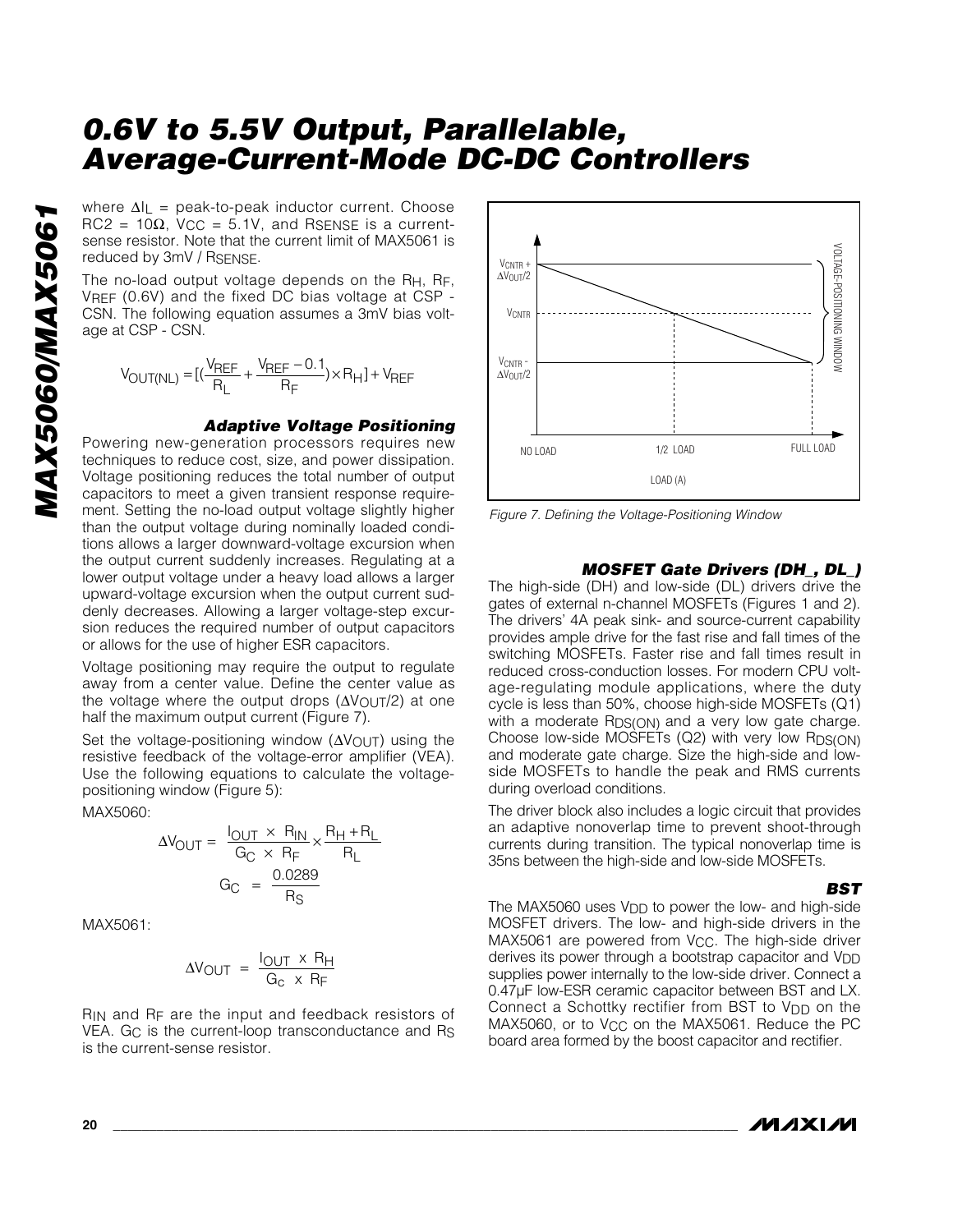#### *Protection*

The MAX5060 includes a power-good generator (PGOOD) for undervoltage protection (UVP), and a reverse current-limit protection; the MAX5060/MAX5061 include a hiccup current-limit protection to prevent damage to the powered electronic circuits. Additionally, the MAX5060 includes output overvoltage protection (OVP).

#### *PGOOD Generator (MAX5060)*

A PGOOD comparator compares the differential amplifier output (DIFF) against 0.90 times the set output voltage for undervoltage monitoring (see Figure 8). Use a 10kΩ pullup resistor from PGOOD to a voltage source less than or equal to V<sub>CC</sub>.

#### *Current Limit*

The VEA output is clamped to 930mV with respect to the common-mode voltage (V<sub>CM</sub>). Average current-mode control has the ability to limit the average current sourced by the converter during a fault condition. When a fault condition occurs, the VEA output clamps to 930mV with respect to the common-mode voltage (0.6V) to limit the maximum current sourced by the converter to  $I_{LIMIT}$  = 26.9mV/RS.

The hiccup current limit overrides the average current limit. The MAX5060/MAX5061 include hiccup currentlimit protection to reduce the power dissipation during a fault condition. The hiccup current-limit circuit derives inductor current information from the output of the current amplifier. This signal is compared against one half of VCLAMP(EA). With no resistor connected from the LIM pin to ground, the hiccup current limit is set at 90% of the full-load average current limit. Use REXT to increase the hiccup current limit from 90% to 100% of the fullload average limit (see Figures 1 and 2). The hiccup current limit can be disabled by connecting LIM to SGND. In this case, the circuit will follow the average current-limit action during overload conditions.

An internal clamp (MAX5060) limits the continuous reverse current the buck converter sinks when a higher voltage is applied at the output. The reverse current limit translated at the current-amplifier input is -2.3mV (typ). The maximum reverse current the converter sinks depends on the current-sense resistor. Normally it is about 10% of the full load current.

#### *Overvoltage Protection (OVP) (MAX5060)*

The OVP comparator compares the OVI input to the overvoltage threshold. The overvoltage threshold is typically +12.7% above the internal 0.6V reference voltage. A detected overvoltage event latches the comparator output

forcing the power stage into the OVP state. In the OVP state, the high-side MOSFET turns off and the low-side MOSFET latches on. Connect DIFF to OVI for differential output sensing and overvoltage protection. Alternately, use a separate sensing network from VOUT to SGND. Connect OVI to the center tap of a resistor-divider from VOUT to SGND. In this case, the center tap is compared against 1.276V. Add an RC delay to reduce the sensitivity of the overvoltage circuit and avoid nuisance tripping of the converter (Figure 9). Disable the overvoltage function by connecting OVI to SGND.



*Figure 8. PGOOD Generator*



*Figure 9. Overvoltage Protection Input Delay*

**MAXM**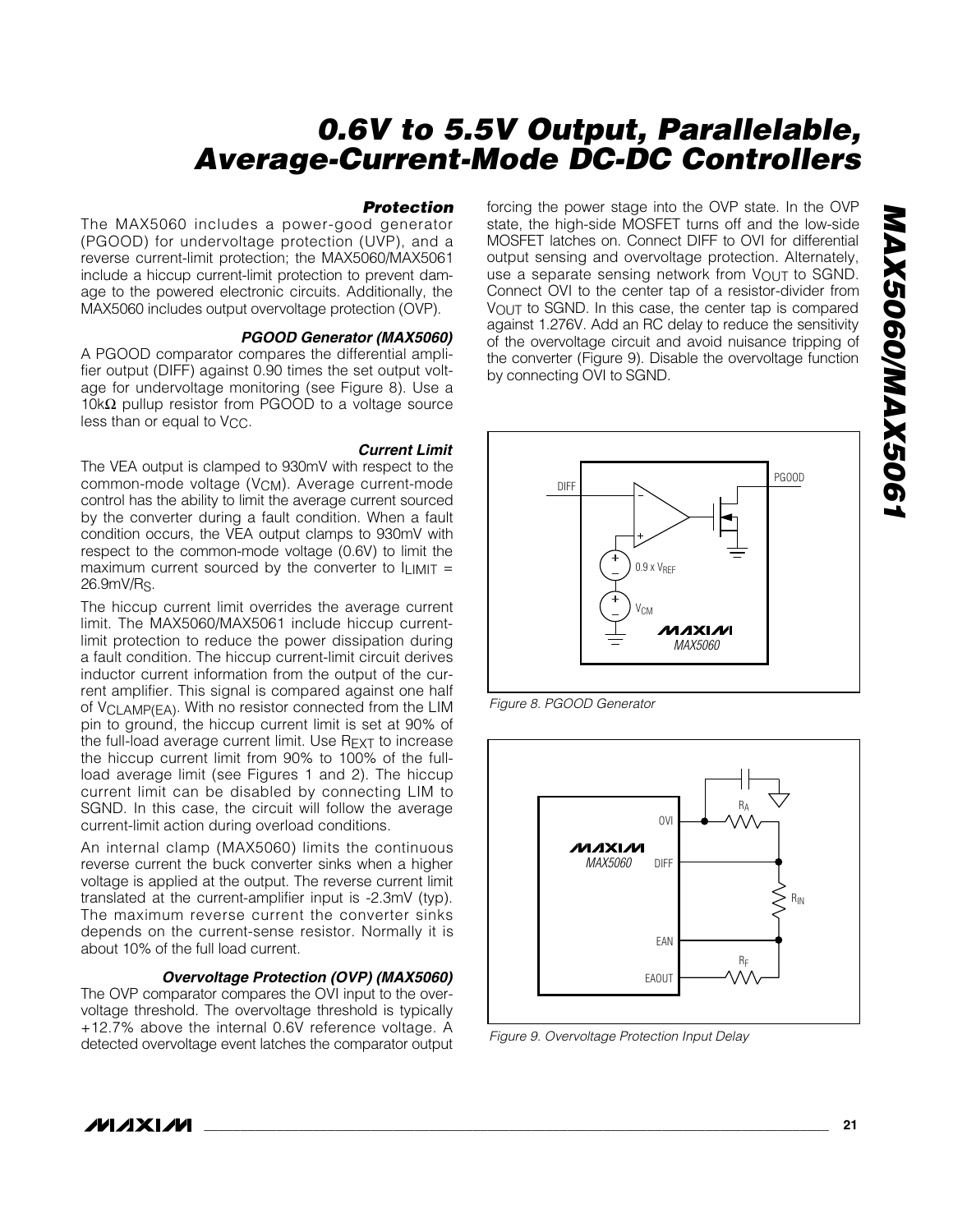*MAX5060/MAX5061* MAX5060/MAX506

#### *Parallel Operation*

For applications requiring large output current, parallel two or more MAX5060s (multiphase operation) to increase the available output current. The paralleled converters operate at the same switching frequency but different phases keep the input capacitor ripple RMS currents to a minimum. The MAX5060 provides the clock output (CLKOUT), which is 180° out-of-phase with respect to DH. For the MAX5061, the out-of-phase clock can be easily generated using a simple inverter and driving it from the LX node. Use CLKOUT to drive the second DC-DC converter to double the effective switching frequency and reduce the input capacitor ripple current (see Figure 10).

To drive multiple converters out-of-phase, use a delay circuit to set 90° of phase shift (4 paralleled converters), or 60° of phase shift (6 converters in parallel). Designate one converter as master and the remaining converters as slaves. Connect the master and slave controllers in a daisy-chain configuration as shown in Figure 11. Choose the appropriate phase shift for minimum ripple currents at the input and output capacitors. The master controller senses the output differential voltage through SENSE+ and SENSE- and generates the DIFF voltage. Disable the voltage sensing of the slaved controllers by leaving DIFF unconnected (floating). Figure 11 shows a typical application circuit using four MAX5060s. This circuit provides two phases at a 12V input voltage and a 0.6V to 5V output voltage range.



*Figure 10. Parallel Configuration of MAX5060*

## /VI /I X I /VI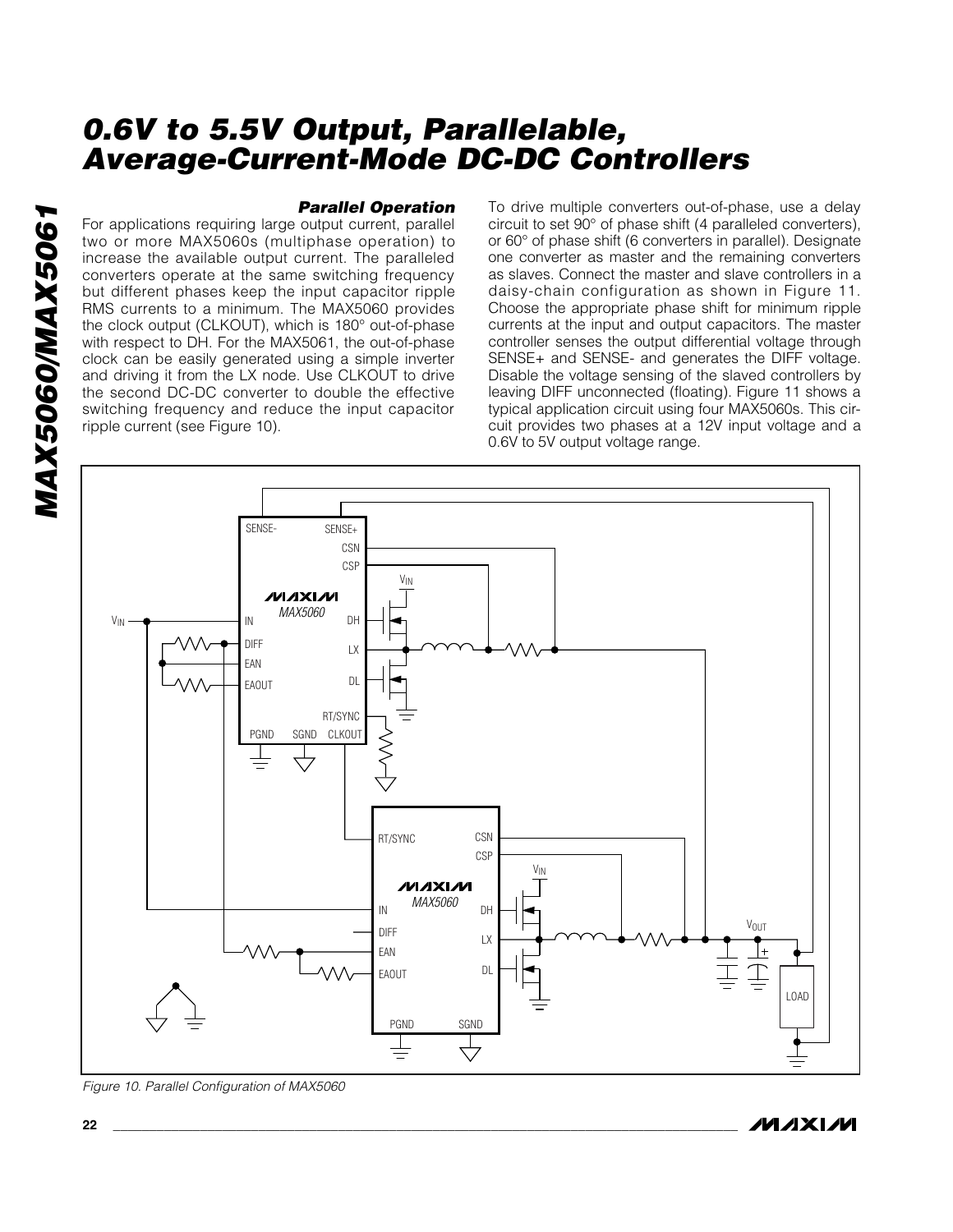

*Figure 11. Parallel Configuration of Multiple MAX5060s*

*MAX5060/MAX5061*

MAX5060/MAX5061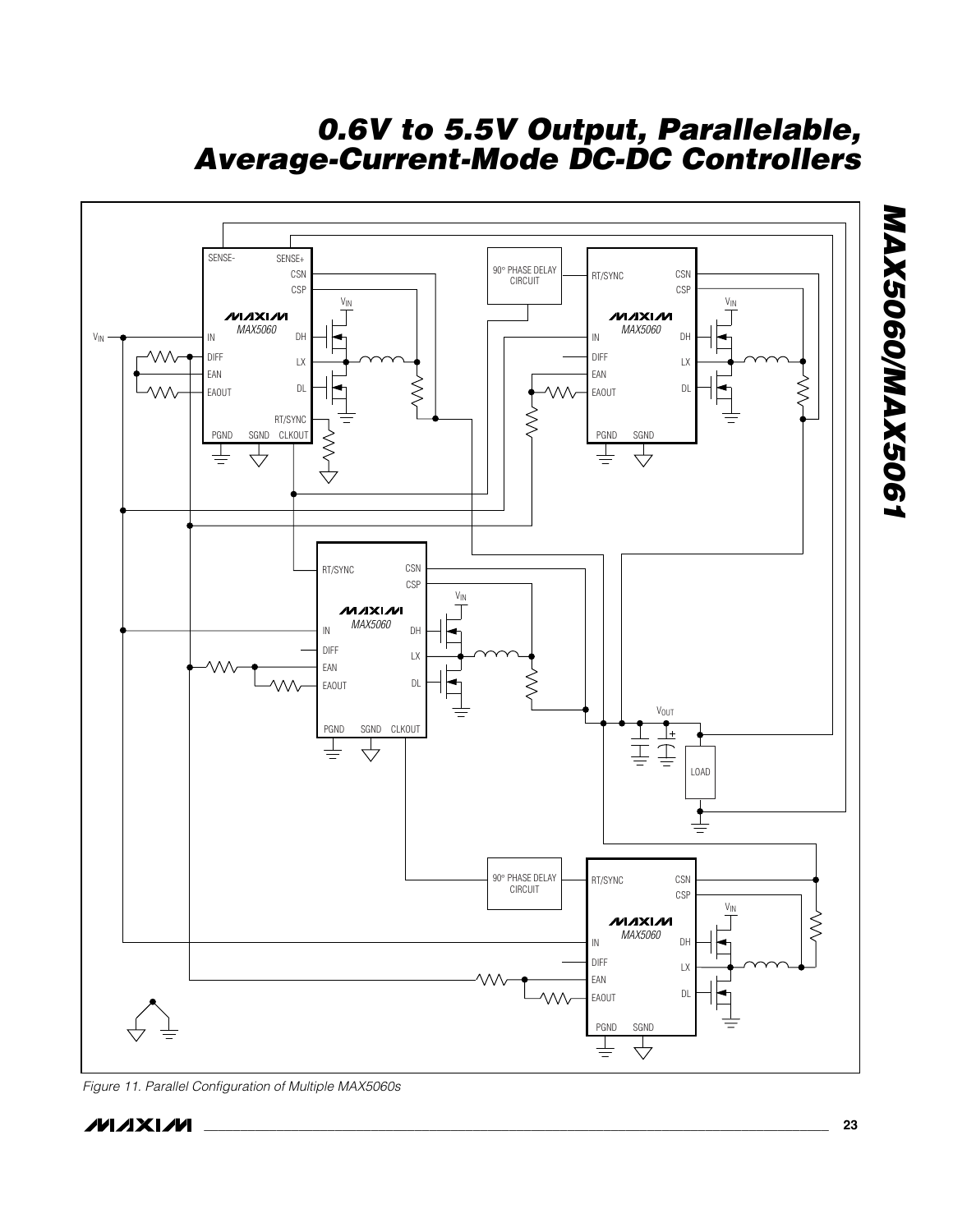# MAX5060/MAX5061 *MAX5060/MAX5061*

### *Applications Information*

#### *Inductor Selection*

The switching frequency, peak inductor current, and allowable ripple at the output determine the value and size of the inductor. Selecting higher switching frequencies reduces the inductance requirement, but at the cost of lower efficiency. The charge/discharge cycle of the gate and drain capacitances in the switching MOSFETs create switching losses. The situation worsens at higher input voltages, since switching losses are proportional to the square of the input voltage. The MAX5060 can operate up to 1.5MHz, however for  $V_{IN}$  > +12V, use lower switching frequencies to limit the switching losses.

Use the following equation to determine the minimum inductance value:

$$
L_{MIN} = \frac{(V_{INMAX} - V_{OUT}) \times V_{OUT}}{V_{INMAX} \times f_{SW} \times \Delta I_{L}}
$$

Choose ∆IL equal to approximately 40% of the output current. Since ∆IL affects the output-ripple voltage, the inductance value may need minor adjustment after choosing the output capacitors. Higher values reduce the output ripple, but at the cost of degraded transient response. Lower values have higher output ripple but better transient response. Also, lower inductor values correspond to smaller magnetics.

Choose inductors from the standard high-current, surfacemount inductor series available from various manufacturers. Particular applications may require custommade inductors. Use high-frequency core material for custom inductors. High ∆IL causes large peak-to-peak flux excursion, which increases the core losses at higher frequencies. The high-frequency operation coupled with high ∆I<sub>L</sub> reduces the required minimum inductance and even makes the use of planar inductors possible. The advantages of using planar magnetics include low-profile design, excellent current-sharing between modules due to the tight control of parasitics, and low cost.

For example, calculate the minimum inductance at VIN(MAX) = 13.2V, VOUT = 1.8V,  $\Delta I_L$  = 8A, and fsw = 330kHz:

$$
L_{MIN} = \frac{(13.2 - 1.8) \times 1.8}{13.2 \times 330k \times 8} = 0.6 \mu H
$$

The average-current-mode control feature of the MAX5060/MAX5061 limits the maximum peak inductor current and prevents the inductor from saturating. Choose an inductor with a saturating current greater than the worst-case peak inductor current. The hiccup current-limit circuit is masked during startup to avoid unintentional hiccup when large output capacitors are used.

Use the following equation to determine the worst-case inductor current:

$$
L_{\text{LPEAK}} = \frac{V_{\text{CL}}}{R_{\text{S}}} + \frac{\Delta I_{\text{L}}}{2}
$$

where R<sub>S</sub> is the sense resistor and  $V_{\text{CL}} = 0.0282V$ .

#### *Switching MOSFETs*

When choosing a MOSFET for voltage regulators, consider the total gate charge, R<sub>DS(ON)</sub>, power dissipation, and package thermal impedance. The product of the MOSFET gate charge and on-resistance is a figure of merit, with a lower number signifying better performance. Choose MOSFETs optimized for high-frequency switching applications.

The average current from the MAX5060/MAX5061 gatedrive output is proportional to the total capacitance it drives at DH and DL. The power dissipated in the MAX5060/MAX5061 is proportional to the input voltage and the average drive current. See the *IN, VCC, and VDD* section to determine the maximum total gate charge allowed from the combined driver outputs.

The gate charge and drain capacitance  $(CV^2)$  loss, the cross-conduction loss in the upper MOSFET due to finite rise/fall time, and the I2R loss due to RMS current in the MOSFET RDS(ON) account for the total losses in the MOSFET. Estimate the power loss (PD<sub>MOS</sub>) caused by the high-side and low-side MOSFETs using the following equations:

$$
PD_{MOS-HI} = (Q_G \times V_{DD} \times f_{SW}) +
$$

$$
\left(\frac{V_{IN} \times I_{OUT} \times (t_R + t_F) \times f_{SW}}{4}\right) + (1.4R_{DS(ON)} \times I^2 RMS-HI)
$$

where  $Q_G$ , R<sub>DS(ON)</sub>, t<sub>R</sub>, and t<sub>F</sub> are the upper-switching MOSFET's total gate charge, on-resistance at +25°C, rise time, and fall time, respectively.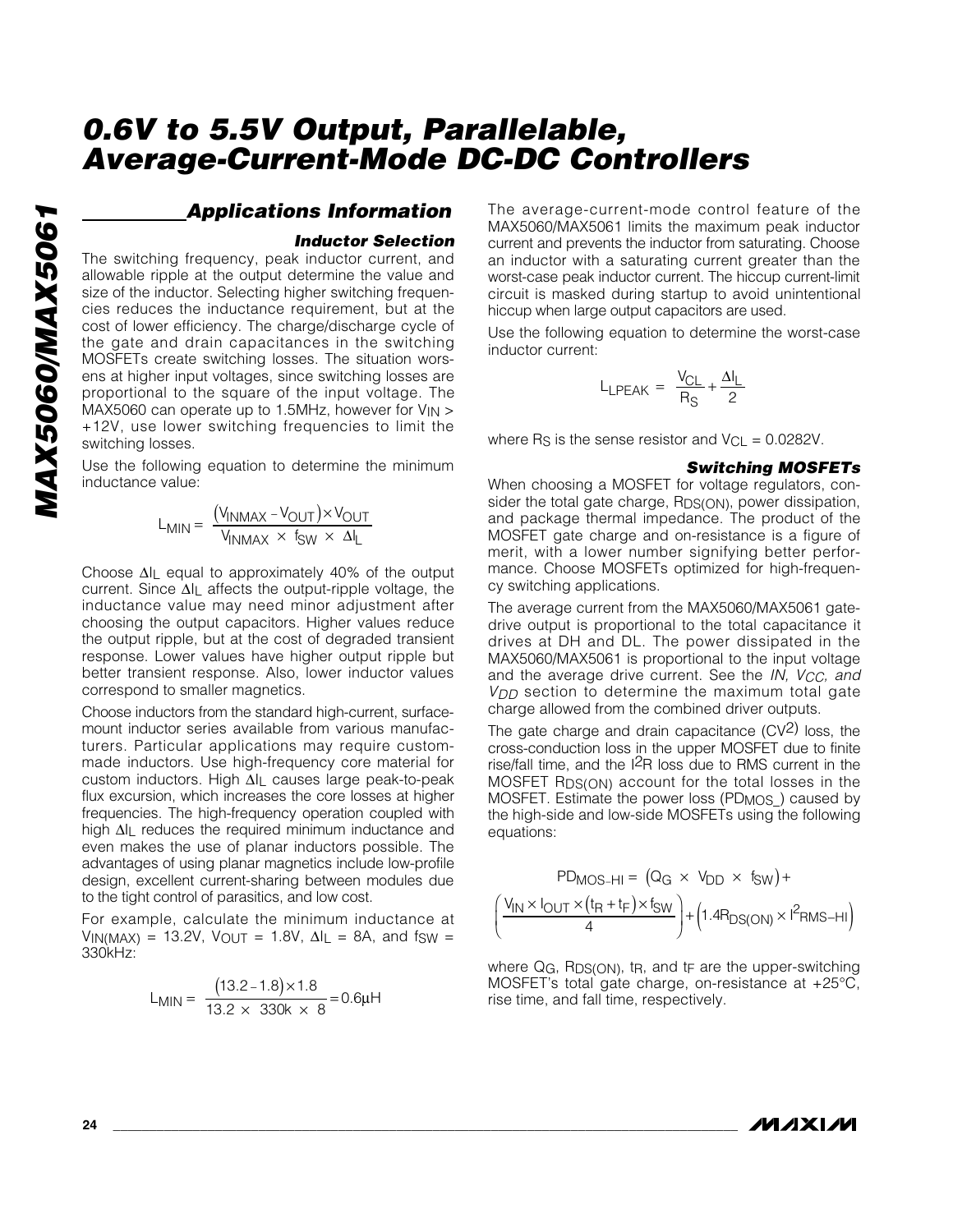$$
I_{RMS-HI} = \sqrt{(1^2DC + 1^2PK + I_{DC} \times I_{PK}) \times \frac{D}{3}}
$$

where  $D = V_{\text{OUT}}/V_{\text{IN}}$ ,  $I_{\text{DC}} = (I_{\text{OUT}} - \Delta I_{\text{L}}/2)$  and  $I_{\text{PK}} =$  $(IOUT + \Delta I_L/2).$ 

$$
PD_{MOS-LO} = (Q_G \times V_{DD} \times f_{SW}) +
$$
\n
$$
\left(\frac{2 \times C_{OSS} \times V_{IN}^{2} \times f_{SW}}{3}\right) + \left(1.4R_{DS(ON)} \times I^{2}RMS - LO\right)
$$
\n
$$
I_{RMS-LO} = \sqrt{\left(I^{2}DC + I^{2}PK + I_{DC} \times I_{PK}\right) \times \frac{(1-D)}{3}}
$$

where  $C<sub>OSS</sub>$  is the MOSFET drain-to-source capacitance.

For example, from the typical specifications in the *Applications Information* section with  $V_{\text{OUT}} = 1.8V$ , the high-side and low-side MOSFET RMS currents are 7.8A and 18.5A, respectively for 20A. Ensure that the thermal impedance of the MOSFET package keeps the junction temperature at least +25°C below the absolute maximum rating. Use the following equation to calculate maximum junction temperature:

$$
T_J = (PD_{MOS} \times \theta_{JA}) + T_A
$$

where  $\theta$ JA and  $T_A$  are the junction-to-ambient thermal impedance and ambient temperature, respectively.

#### *Input Capacitors*

The discontinuous input-current waveform of the buck converter causes large ripple currents in the input capacitor. The switching frequency, peak inductor current, and the allowable peak-to-peak voltage ripple reflected back to the source dictate the capacitance requirement. Increasing switching frequency or paralleling multiple outof-phase converters lowers the peak-to-average current ratio, yielding a lower input capacitance requirement for the same load current.

The input ripple is comprised of ∆VQ (caused by the capacitor discharge) and ∆V<sub>ESR</sub> (caused by the ESR of the capacitor). Use low-ESR ceramic capacitors with high-ripple-current capability at the input. Assume the contributions from the ESR and capacitor discharge are equal to 30% and 70%, respectively. Calculate the input capacitance and ESR required for a specified ripple using the following equation:

$$
ESR_{IN} = \frac{(\Delta V_{ESR})}{(\text{I}_{OUT} + \frac{\Delta I_L}{2})}
$$

$$
C_{IN} = \frac{\text{I}_{OUT} \times D(1-D)}{\Delta V_Q \times f_{SW}}
$$

where  $I_{\text{OUT}}$  is the output current of the converter.

For example, at  $V_{\text{OUT}} = 1.8V$ , the ESR and input capacitance are calculated for the input peak-to-peak ripple of 100mV or less yielding an ESR and capacitance value of 1.25mΩ and 110µF.

#### *Output Capacitors*

The worst-case peak-to-peak and capacitor RMS ripple current, the allowable peak-to-peak output ripple voltage, and the maximum deviation of the output voltage during step loads determine the capacitance and the ESR requirements for the output capacitors.

In buck converter design, the output-current waveform is continuous and this reduces peak-to-peak ripple current in the output capacitor equal to the inductor ripple current. Calculate the capacitance, the ESR of the output capacitor, and the RMS ripple current rating of the output capacitor based on the following equations.

$$
ESR_{OUT} = \frac{\Delta V_{OESR}}{\Delta I_L}
$$

$$
C_{OUT} = \frac{\Delta I_L}{8 \times \Delta V_{OO} \times f_{SW}}
$$

where ∆V<sub>OESR</sub> and ∆V<sub>OQ</sub> are the output-ripple contributions due to ESR and the discharge of output capacitor, respectively.

In the dynamic load environment, the allowable deviation of output voltage during the fast transient load dictates the output capacitance and ESR. The output capacitors supply the load step until the controller responds with a greater duty cycle. The response time (tRESPONSE) depends on the closed-loop bandwidth of the converter. The resistive drop across the capacitor ESR and capacitor discharge causes a voltage drop during a step load. Use a combination of SP polymer and ceramic capacitors for better transient load and ripple/noise performance.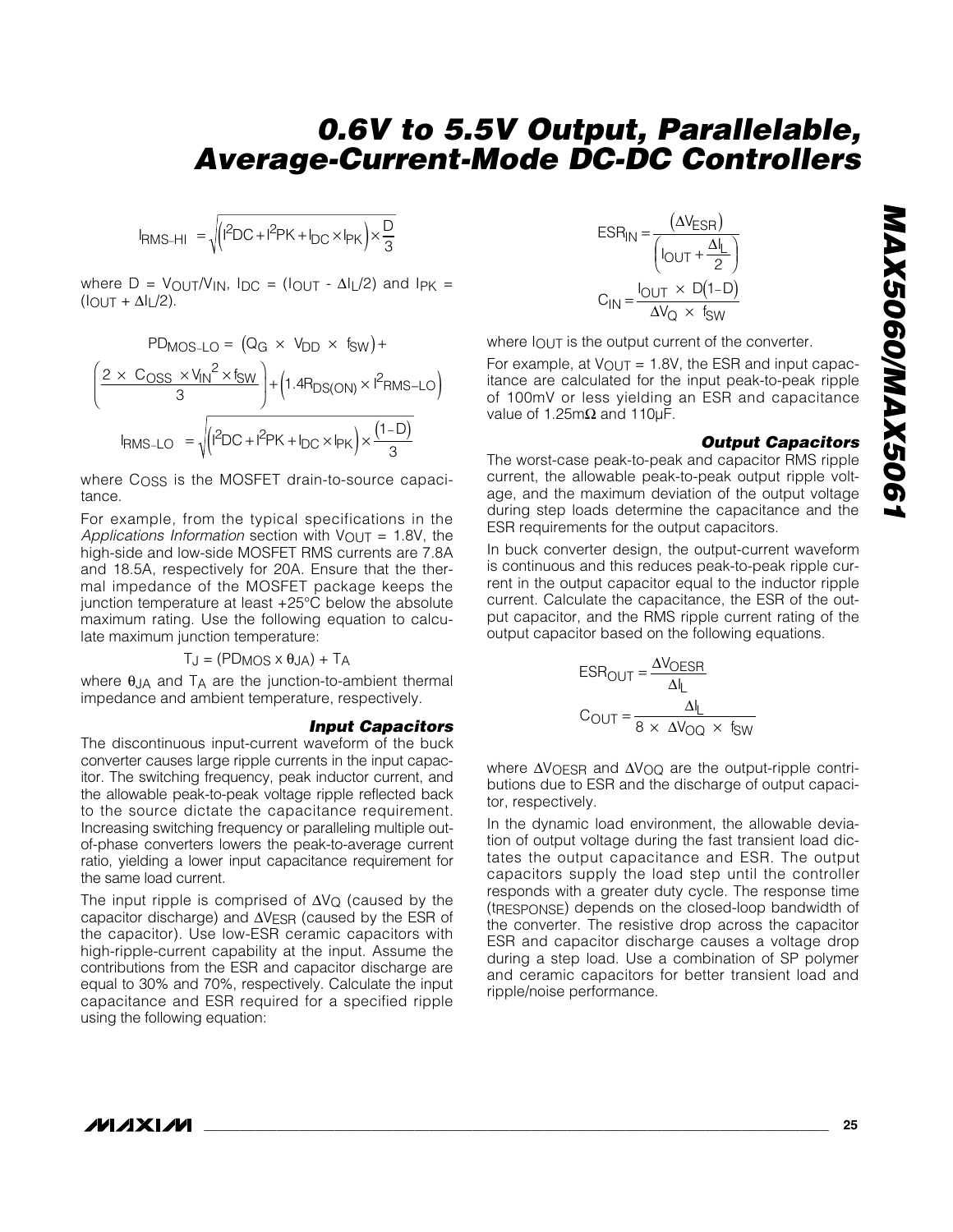Keep the maximum output voltage deviation less than or equal to the adaptive voltage-positioning window (∆VOUT). Assume 50% contribution each from the output capacitance discharge and the ESR drop. Use the following equations to calculate the required ESR and capacitance value:

$$
ESR_{OUT} = \frac{\Delta V_{ESR}}{I_{STEP}}
$$

$$
C_{OUT} = \frac{I_{STEP} \times I_{RESPONSE}}{\Delta V_Q}
$$

where ISTEP is the load step and tRESPONSE is the response time of the controller. Controller response time depends on the control-loop bandwidth.

#### *Current Limit*

In addition to the average current limit, the MAX5060/MAX5061 also have hiccup current limit. The hiccup current limit is set to 10% below the average current limit to ensure that the circuit goes in hiccup mode during continuous output short circuit. Connecting a resistor from LIM to ground increases the hiccup current limit, while shorting LIM to ground disables the hiccup current-limit circuit.

#### *Average Current Limit*

The average-current-mode control technique of the MAX5060/MAX5061 accurately limits the maximum output current. The MAX5060/MAX5061 sense the voltage across the sense resistor and limit the peak inductor current (IL-PK) accordingly. The ON cycle terminates when the current-sense voltage reaches 25.5mV (min). Use the following equation to calculate the maximum current-sense resistor value:

$$
R_{\rm S} = \frac{0.0255}{I_{\rm OUT}}
$$
  
PD<sub>R</sub> =  $\frac{0.75 \times 10^{-3}}{R_{\rm S}}$ 

where PD<sub>R</sub> is the power dissipation in the sense resistors. Select a 5% lower value of R<sub>S</sub> to compensate for any parasitics associated with the PC board. Also, select a non-inductive resistor with the appropriate power rating.

#### *Hiccup Current Limit*

The hiccup current-limit value is always 10% lower than the average current-limit threshold, when LIM is left unconnected. Connect a resistor from LIM to SGND to increase the hiccup current-limit value from 90% to

100% of the average current-limit value. The average current-limit architecture accurately limits the average output current to its current-limit threshold. If the hiccup current limit is programmed to be equal or above the average current-limit value, the output current will not reach the point where the hiccup current limit can trigger. Program the hiccup current limit at least 5% below the average current limit to ensure that the hiccup current-limit circuit triggers during overload. See the Hiccup Current Limit vs. REXT graph in the *Typical Operating Characteristics*.

#### *Reverse Current Limit (MAX5060)*

The MAX5060 limits the reverse current in case VBUS is higher than the preset output voltage. Calculate the maximum reverse current based on V<sub>CLR</sub>, the reversecurrent-limit threshold and the current-sense resistor.

$$
I_{REVERSE} = \frac{V_{CLR}}{R_S}
$$

where IREVERSE is the total reverse current sink into the converter and  $V_{\text{Cl}}$   $R = 2.3$ mV (typ).

#### *Compensation*

The main control loop consists of an inner current loop and an outer voltage loop. The MAX5060/MAX5061 use an average current-mode control scheme to regulate the output voltage (Figure 5). IPHASE is the inner average current loop. The VEA output provides the controlling voltage for this current source. The inner current loop absorbs the inductor pole reducing the order of the outer voltage loop to that of a single-pole system.

A resistive feedback network around the VEA provides the best possible response, since there are no capacitors to charge and discharge during large-signal excursions.  $R_F$  and  $R_{IN}$  determine the VEA gain. Use the following equation to calculate the value of RF:

$$
R_F = \frac{I_{OUT} \times R_{IN}}{G_C \times \Delta V_{OUT}}
$$

$$
G_C = \frac{0.0289}{R_S}
$$

where  $G_C$  is the current-loop transconductance and Rs is the value of the sense resistor.

When designing the current-control loop ensure that the inductor downslope (when it becomes an upslope at the CEA output) does not exceed the ramp slope. This is a necessary condition to avoid sub-harmonic oscillations similar to those in peak current-mode control with insufficient slope compensation.

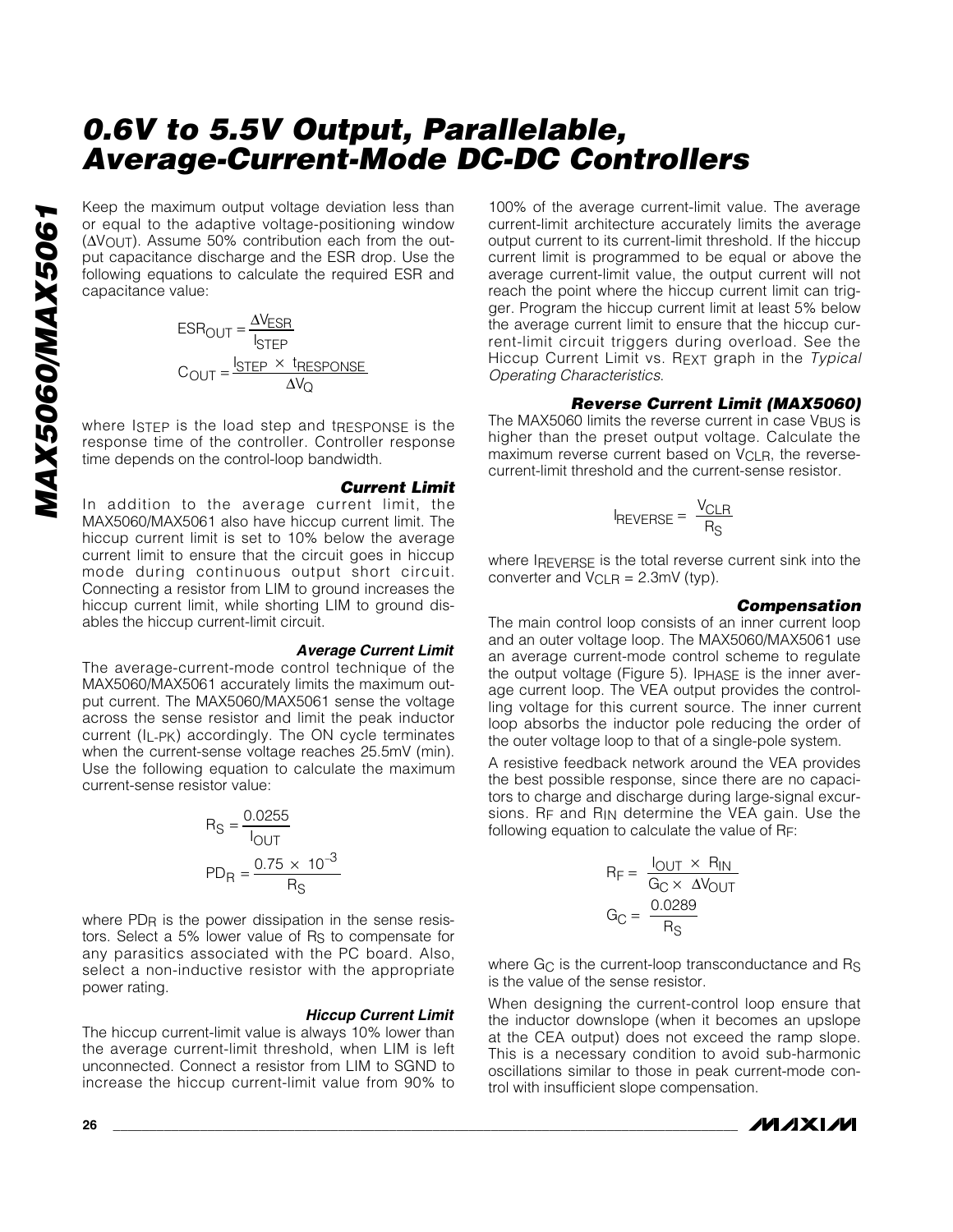Use the following equation to calculate the resistor RCF:

$$
R_{\text{CF}} \leq \frac{f_{\text{SW}} \times L \times 10^2}{V_{\text{OUT}} \times R_{\text{S}}}
$$

C<sub>CF</sub> provides a low-frequency pole while R<sub>CF</sub> provides a midband zero. Place a zero  $(f_Z)$  to obtain a phase bump at the crossover frequency. Place a high-frequency pole (fp) at least a decade away from the crossover frequency to reduce the influence of the switching noise and achieve maximum phase margin.

Use the following equations to calculate CCF and CCFF:

$$
C_{\text{CF}} = \frac{1}{2 \times \pi \times f_Z \times R_{\text{CF}}}
$$

$$
C_{\text{CFF}} = \frac{1}{2 \times \pi \times f_P \times R_{\text{CF}}}
$$

#### *Power Dissipation*

The TQFN-28 and TSSOP-16 are thermally enhanced packages and can dissipate about 2.7W and 1.7W, respectively. The high-power packages make the highfrequency, high-current buck converter possible to operate from a 12V or 24V bus. Calculate power dissipation in the MAX5060/MAX5061 as a product of the input voltage and the total  $V_{CC}$  regulator output current  $(ICC)$ . ICC includes quiescent current  $(I<sub>O</sub>)$  and gatedrive current (IDD):

 $P_D = V_{IN} \times I_{CC}$ 

$$
ICC = IQ + [fSW \times (QG1 + QG2)]
$$

where Q<sub>G1</sub> and Q<sub>G2</sub> are the total gate charge of the low-side and high-side external MOSFETs at  $V<sub>GATE</sub>$  = 5V,  $I_Q$  is estimated from the Supply Current ( $I_Q$ ) vs. Frequency graph in the *Typical Operating Characteristics*, and fsw is the switching frequency of the converter.

Use the following equation to calculate the maximum power dissipation (PDMAX) in the chip at a given ambient temperature (TA) :

#### MAX5060:

PDMAX = 34.5 x (150 - TA)..............mW

$$
\mathsf{MAX5061:}\newline
$$

$$
P_{DMAX} = 21.3 \times (150 - T_A) \dots \dots \dots \dots mW
$$

#### *PC Board Layout*

Use the following guidelines to layout the switching voltage regulator.

- 1) Place the IN, V<sub>CC</sub>, and V<sub>DD</sub> bypass capacitors close to the MAX5060/MAX5061.
- 2) Minimize the area and length of the high-current loops from the input capacitor, upper switching MOSFET, inductor, and output capacitor back to the input capacitor negative terminal.
- 3) Keep short the current loop formed by the lower switching MOSFET, inductor, and output capacitor.
- 4) Place the Schottky diodes close to the lower MOSFETs and on the same side of the PC board.
- 5) Keep the SGND and PGND isolated and connect them at one single point close to the negative terminal of the input filter capacitor.
- 6) Run the current-sense lines CSP and CSN very close to each other to minimize the loop area. Similarly, run the remote voltage sense lines SENSE+ and SENSE- close to each other. Do not cross these critical signal lines through power circuitry. Sense the current right at the pads of the current-sense resistors.
- 7) Avoid long traces between the V<sub>DD</sub> (MAX5060)/V<sub>CC</sub> (MAX5061) bypass capacitors, driver output of the MAX5060/MAX5061, MOSFET gates, and PGND. Minimize the loop formed by the V<sub>CC</sub> bypass capacitors, bootstrap diode, bootstrap capacitor, MAX5060/MAX5061, and upper MOSFET gate.
- 8) Place the bank of output capacitors close to the load.
- 9) Distribute the power components evenly across the board for proper heat dissipation.
- 10) Provide enough copper area at and around the switching MOSFETs, inductor, and sense resistors to aid in thermal dissipation.
- 11) Use 4oz copper to keep the trace inductance and resistance to a minimum. Thin copper PC boards can compromise efficiency since high currents are involved in the application. Also, thicker copper conducts heat more effectively, thereby reducing thermal impedance.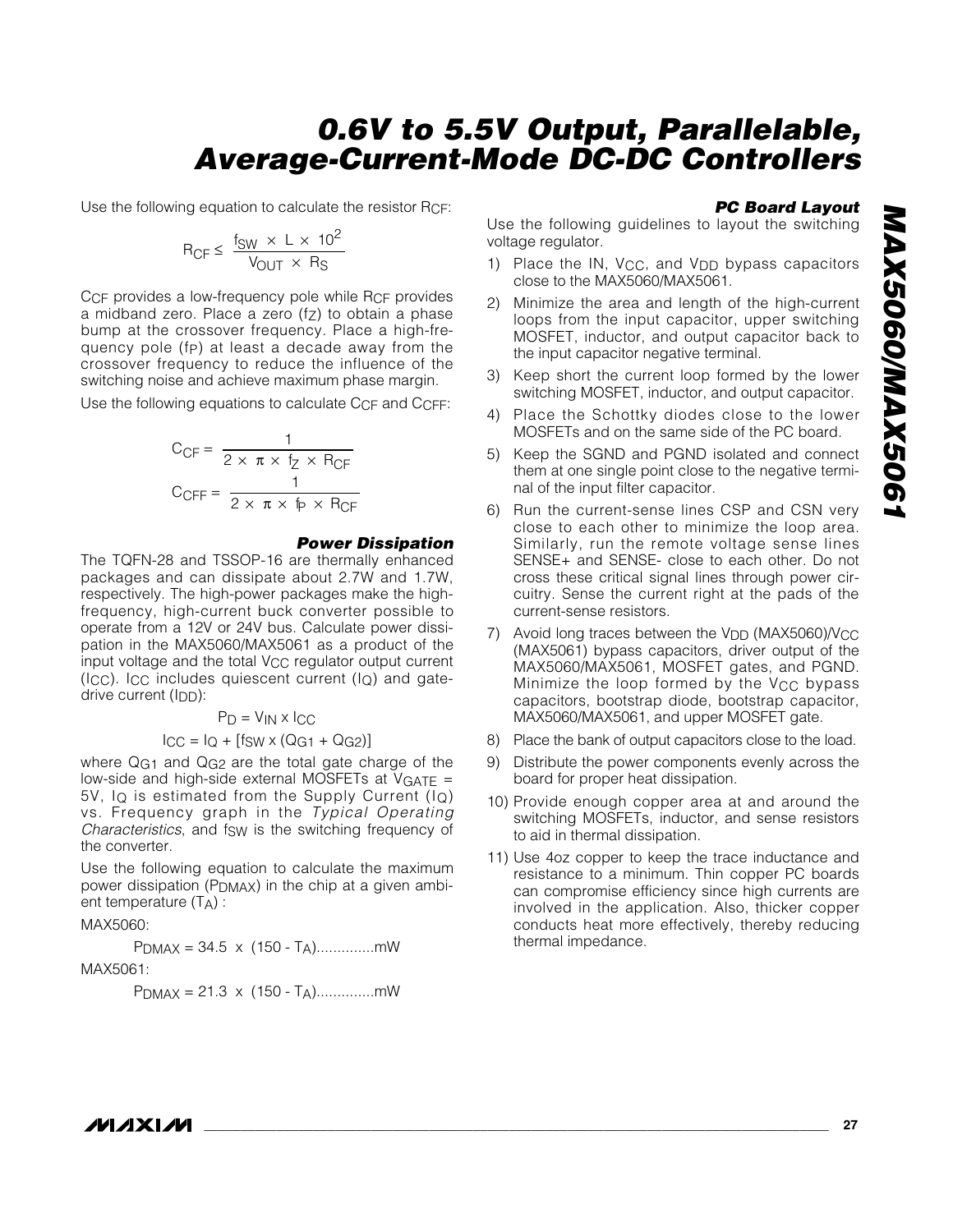

*Chip Information*

TRANSISTOR COUNT: 5654 PROCESS: BiCMOS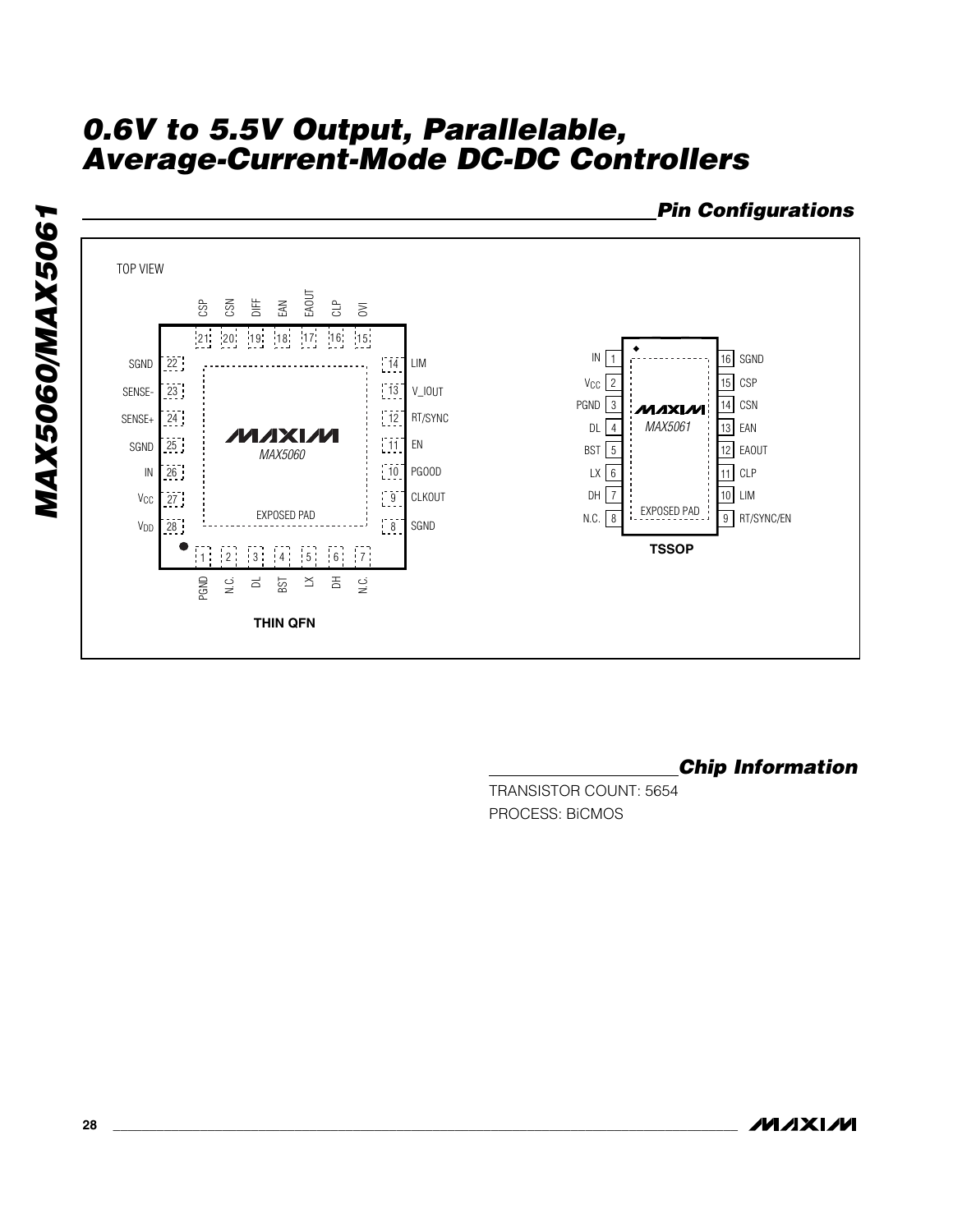## *Package Information*

(The package drawing(s) in this data sheet may not reflect the most current specifications. For the latest package outline information go to **www.maxim-ic.com/packages**.)

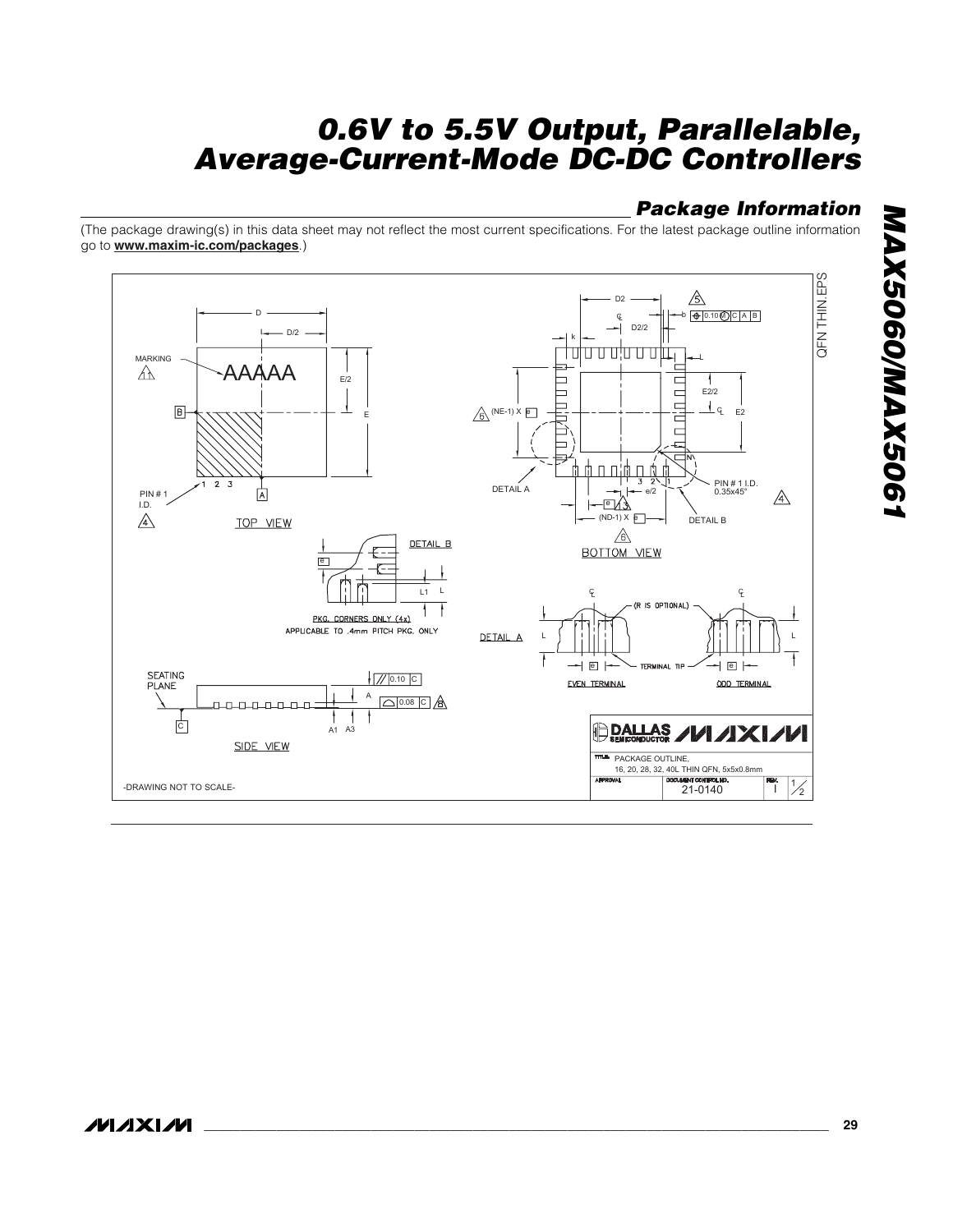## *Package Information (continued)*

(The package drawing(s) in this data sheet may not reflect the most current specifications. For the latest package outline information go to **www.maxim-ic.com/packages**.)

|                  |                                                                                                                                                                                                                                                                               |             |                     |                          | <b>COMMON DIMENSIONS</b> |                          |                          |    |             |                          |             |             |                                                                            |  | <b>EXPOSED PAD VARIATIONS</b> |      |                                   |            |                        |                      |         |                                         |                                |
|------------------|-------------------------------------------------------------------------------------------------------------------------------------------------------------------------------------------------------------------------------------------------------------------------------|-------------|---------------------|--------------------------|--------------------------|--------------------------|--------------------------|----|-------------|--------------------------|-------------|-------------|----------------------------------------------------------------------------|--|-------------------------------|------|-----------------------------------|------------|------------------------|----------------------|---------|-----------------------------------------|--------------------------------|
| PKG.             | 16L 5x5                                                                                                                                                                                                                                                                       |             |                     | 20L 5x5                  |                          |                          | 28L 5x5                  |    |             | 32L 5x5                  |             |             | 40L 5x5                                                                    |  | PKG.                          |      | D <sub>2</sub>                    |            |                        | E2                   |         | L                                       | <b>DOWN</b>                    |
| <b>SYMBOL</b>    | MIN. NOM. MAX. MIN. NOM. MAX. MIN. NOM. MAX. MIN. NOM. MAX. MIN. NOM. MAX.                                                                                                                                                                                                    |             |                     |                          |                          |                          |                          |    |             |                          |             |             |                                                                            |  | CODES                         | MIN. | <b>NOM</b>                        | <b>MAX</b> | MIN.                   | NOM                  | MAX.    | ±0.15                                   | <b>BONDS</b><br>ALLOWED        |
| A                | 0.70 0.75 0.80 0.70 0.75 0.80 0.70 0.75 0.80 0.70 0.75 0.80 0.70 0.70 0.75 0.80                                                                                                                                                                                               |             |                     |                          |                          |                          |                          |    |             |                          |             |             |                                                                            |  | T1655-2                       | 3.00 | 3.10                              | 3.20       | 3.00                   | 3.10                 | 3.20    | $**$                                    | <b>YES</b>                     |
| A <sub>1</sub>   | $\Omega$                                                                                                                                                                                                                                                                      | $0.02$ 0.05 | $\mathbf 0$         |                          | $0.02$ $0.05$            | $\mathbf 0$              | $0.02$ $0.05$            |    | $\mathbf 0$ |                          | $0.02$ 0.05 | $\mathbf 0$ | $0.02$ $0.05$                                                              |  | T1655-3                       | 3.00 | 3.10                              | 3.20       | 3.00                   | 3.10                 | 3.20    | $**$                                    | N <sub>O</sub>                 |
| A <sub>3</sub>   | 0.20 REF.                                                                                                                                                                                                                                                                     |             |                     | 0.20 REF.                |                          |                          | 0.20 REF.                |    |             | 0.20 REF.                |             |             | $0.20$ REF.                                                                |  | T1655N-1                      | 3.00 | 3.10                              | 3.20       | 3.00                   | 3.10                 | 3.20    | $**$                                    | N <sub>O</sub>                 |
| $\mathbf b$<br>D | 0.25 0.30 0.35 0.25 0.30 0.35 0.20 0.25 0.30 0.20 0.25 0.30 0.15 0.20 0.25                                                                                                                                                                                                    |             |                     |                          |                          |                          |                          |    |             |                          |             |             |                                                                            |  | T2055-3                       | 3.00 | 3.10                              | 3.20       | 3.00                   | 3.10                 | 3.20    | $**$                                    | <b>YES</b>                     |
| Ε                | 4.90<br>4.90 5.00 5.10 4.90 5.00 5.10 4.90 5.00 5.10 4.90 5.00 5.10 4.90 5.00 5.10                                                                                                                                                                                            |             |                     |                          |                          |                          |                          |    |             |                          |             |             | 5.00 5.10 4.90 5.00 5.10 4.90 5.00 5.10 4.90 5.00 5.10 4.90 5.00 5.00 5.10 |  | T2055-4                       | 3.00 | 3.10                              | 3.20       | 3.00                   | 3.10                 | 3.20    | $**$                                    | N <sub>O</sub>                 |
| e                | 0.80 BSC.                                                                                                                                                                                                                                                                     |             |                     | 0.65 BSC.                |                          |                          | 0.50 BSC.                |    |             | 0.50 BSC.                |             |             | $0.40$ BSC                                                                 |  | T2055-5                       | 3.15 | 3.25                              | 3.35       | 3.15                   | 3.25                 | 3.35    | 0.40                                    | <b>YES</b>                     |
| k                | 0.25                                                                                                                                                                                                                                                                          | $\sim$      | 0.25                |                          | $\sim$                   | 0.25                     |                          | ÷. | 0.25        |                          |             |             | $0.25$ $0.35$ $0.45$                                                       |  | T2855-3                       | 3.15 | 3.25                              | 3.35       | 3.15                   | 3.25                 | 3.35    | $**$                                    | <b>YES</b>                     |
| L                | 0.30                                                                                                                                                                                                                                                                          |             | 0.40 0.50 0.45 0.55 |                          |                          |                          | 0.65 0.45 0.55 0.65 0.30 |    |             |                          |             |             | 0.4010.5010.4010.5010.60                                                   |  | T2855-4                       | 2.60 | 2.70                              | 2.80       | 2.60                   | 2.70                 | 2.80    | $**$                                    | <b>YES</b>                     |
| L1               | $\overline{\phantom{a}}$<br>٠                                                                                                                                                                                                                                                 | ٠           |                     | $\overline{\phantom{a}}$ | ٠                        | $\overline{\phantom{a}}$ | $\overline{\phantom{a}}$ |    | ÷,          | $\overline{\phantom{a}}$ |             | 0.30        | 0.40 0.50                                                                  |  | T2855-5                       | 2.60 | 2.70                              | 2.80       | 2.60                   | 2.70                 | 2.80    | $**$                                    | <b>NO</b>                      |
| N                | 16                                                                                                                                                                                                                                                                            |             |                     | 20                       |                          |                          | 28                       |    |             | 32                       |             |             | 40                                                                         |  | T2855-6                       | 3.15 | 3.25                              | 3.35       | 3.15                   | 3.25                 | 3.35    | $**$                                    | N <sub>O</sub>                 |
| <b>ND</b>        | 4                                                                                                                                                                                                                                                                             |             |                     | 5                        |                          |                          | $\overline{7}$           |    |             | 8                        |             |             | 10                                                                         |  | T2855-7                       | 2.60 | 2.70                              | 2.80       | 2.60                   | 2.70                 | 2.80    | $**$                                    | <b>YES</b>                     |
| <b>NE</b>        | 4                                                                                                                                                                                                                                                                             |             |                     | 5                        |                          |                          | $\overline{7}$           |    |             | 8                        |             |             | 10                                                                         |  | T2855-8                       | 3.15 | 3.25                              | 3.35       | 3.15                   | 3.25                 | 3.35    | 0.40                                    | <b>YES</b>                     |
| <b>JEDEC</b>     | WHHB                                                                                                                                                                                                                                                                          |             |                     | <b>WHHC</b>              |                          |                          | WHHD-1                   |    |             | WHHD-2                   |             |             | $\overline{a}$                                                             |  | T2855N-1                      | 3.15 | 3.25                              | 3.35       | 3.15                   | 3.25                 | 3.35    | $**$                                    | <b>NO</b>                      |
|                  |                                                                                                                                                                                                                                                                               |             |                     |                          |                          |                          |                          |    |             |                          |             |             |                                                                            |  | T3255-3                       |      | $3.00$   $3.10$   $3.20$   $3.00$ |            |                        | 3.10                 | 3.20    | $**$                                    | <b>YES</b>                     |
| NOTES:           |                                                                                                                                                                                                                                                                               |             |                     |                          |                          |                          |                          |    |             |                          |             |             |                                                                            |  | T3255-4                       | 3.00 | 3.10 3.20 3.00                    |            |                        | 3.10                 | 3.20    | $**$                                    | N <sub>O</sub>                 |
|                  | 1. DIMENSIONING & TOLERANCING CONFORM TO ASME Y14.5M-1994.                                                                                                                                                                                                                    |             |                     |                          |                          |                          |                          |    |             |                          |             |             |                                                                            |  | T3255-5                       |      | $3.00$ $\mid$ $3.10$              | l 3.20     | 3.00                   | 3.10                 | 3.20    | $**$                                    | <b>YES</b>                     |
|                  | 2. ALL DIMENSIONS ARE IN MILLIMETERS. ANGLES ARE IN DEGREES.                                                                                                                                                                                                                  |             |                     |                          |                          |                          |                          |    |             |                          |             |             |                                                                            |  | T3255N-1                      | 3.00 | 3.10                              | 3.20       | 3.00                   | 3.10                 | 3.20    | $**$                                    | N <sub>O</sub><br><b>YES</b>   |
|                  | 3. N IS THE TOTAL NUMBER OF TERMINALS.                                                                                                                                                                                                                                        |             |                     |                          |                          |                          |                          |    |             |                          |             |             |                                                                            |  | T4055-1                       | 3.20 | 3.30                              | 3.40       | 3.20                   | 3.30                 | 3.40    | $**$                                    |                                |
|                  | A THE TERMINAL #1 IDENTIFIER AND TERMINAL NUMBERING CONVENTION SHALL<br>CONFORM TO JESD 95-1 SPP-012. DETAILS OF TERMINAL #1 IDENTIFIER ARE<br>OPTIONAL, BUT MUST BE LOCATED WITHIN THE ZONE INDICATED. THE TERMINAL #1<br>IDENTIFIER MAY BE EITHER A MOLD OR MARKED FEATURE. |             |                     |                          |                          |                          |                          |    |             |                          |             |             |                                                                            |  |                               |      |                                   |            |                        |                      |         |                                         | ** SEE COMMON DIMENSIONS TABLE |
|                  | DIMENSION b APPLIES TO METALLIZED TERMINAL AND IS MEASURED BETWEEN<br>0.25 mm AND 0.30 mm FROM TERMINAL TIP.                                                                                                                                                                  |             |                     |                          |                          |                          |                          |    |             |                          |             |             |                                                                            |  |                               |      |                                   |            |                        |                      |         |                                         |                                |
|                  | AS ND AND NE REFER TO THE NUMBER OF TERMINALS ON EACH D AND E SIDE RESPECTIVELY.                                                                                                                                                                                              |             |                     |                          |                          |                          |                          |    |             |                          |             |             |                                                                            |  |                               |      |                                   |            |                        |                      |         |                                         |                                |
|                  | 7. DEPOPULATION IS POSSIBLE IN A SYMMETRICAL FASHION.                                                                                                                                                                                                                         |             |                     |                          |                          |                          |                          |    |             |                          |             |             |                                                                            |  |                               |      |                                   |            |                        |                      |         |                                         |                                |
| 78N              | COPLANARITY APPLIES TO THE EXPOSED HEAT SINK SLUG AS WELL AS THE TERMINALS.                                                                                                                                                                                                   |             |                     |                          |                          |                          |                          |    |             |                          |             |             |                                                                            |  |                               |      |                                   |            |                        |                      |         |                                         |                                |
|                  | 9. DRAWING CONFORMS TO JEDEC MO220, EXCEPT EXPOSED PAD DIMENSION FOR<br>T2855-3 AND T2855-6.                                                                                                                                                                                  |             |                     |                          |                          |                          |                          |    |             |                          |             |             |                                                                            |  |                               |      |                                   |            |                        |                      |         |                                         |                                |
| ⁄1Ò.             | WARPAGE SHALL NOT EXCEED 0.10 mm.                                                                                                                                                                                                                                             |             |                     |                          |                          |                          |                          |    |             |                          |             |             |                                                                            |  |                               |      |                                   |            |                        |                      |         |                                         |                                |
|                  | 11. MARKING IS FOR PACKAGE ORIENTATION REFERENCE ONLY.                                                                                                                                                                                                                        |             |                     |                          |                          |                          |                          |    |             |                          |             |             |                                                                            |  |                               |      |                                   |            |                        |                      |         |                                         | DALLAS <b>////X///</b>         |
|                  | 12. NUMBER OF LEADS SHOWN ARE FOR REFERENCE ONLY.                                                                                                                                                                                                                             |             |                     |                          |                          |                          |                          |    |             |                          |             |             |                                                                            |  |                               |      |                                   |            | TTLE: PACKAGE OUTLINE, |                      |         |                                         |                                |
| Иλ               | LEAD CENTERLINES TO BE AT TRUE POSITION AS DEFINED BY BASIC DIMENSION "e", ±0.05.                                                                                                                                                                                             |             |                     |                          |                          |                          |                          |    |             |                          |             |             |                                                                            |  |                               |      |                                   |            |                        |                      |         | 16, 20, 28, 32, 40L THIN QFN, 5x5x0.8mm |                                |
|                  |                                                                                                                                                                                                                                                                               |             |                     |                          |                          |                          |                          |    |             |                          |             |             |                                                                            |  |                               |      | <b>APPROVAL</b>                   |            |                        | DOCUMENT CONTROL NO. |         |                                         | REV.                           |
|                  | -DRAWING NOT TO SCALE-                                                                                                                                                                                                                                                        |             |                     |                          |                          |                          |                          |    |             |                          |             |             |                                                                            |  |                               |      |                                   |            |                        |                      | 21-0140 |                                         | $\frac{2}{2}$                  |

**MAXM**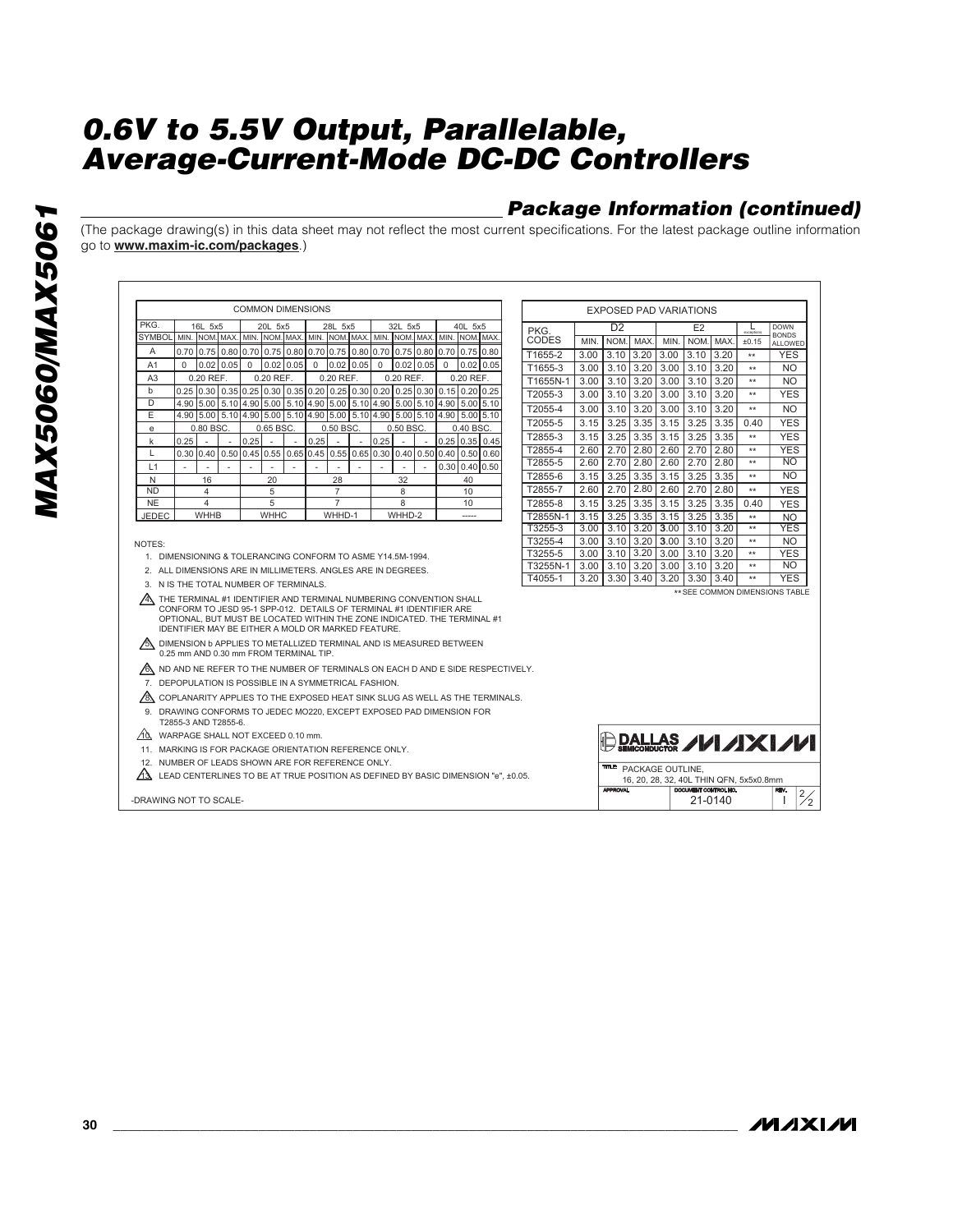## *Package Information (continued)*

(The package drawing(s) in this data sheet may not reflect the most current specifications. For the latest package outline information go to **www.maxim-ic.com/packages**.)



*Maxim cannot assume responsibility for use of any circuitry other than circuitry entirely embodied in a Maxim product. No circuit patent licenses are implied. Maxim reserves the right to change the circuitry and specifications without notice at any time.*

#### *Maxim Integrated Products, 120 San Gabriel Drive, Sunnyvale, CA 94086 408-737-7600 \_\_\_\_\_\_\_\_\_\_\_\_\_\_\_\_\_\_\_\_* **31**

© 2005 Maxim Integrated Products Printed USA **MAXIM** is a registered trademark of Maxim Integrated Products, Inc.